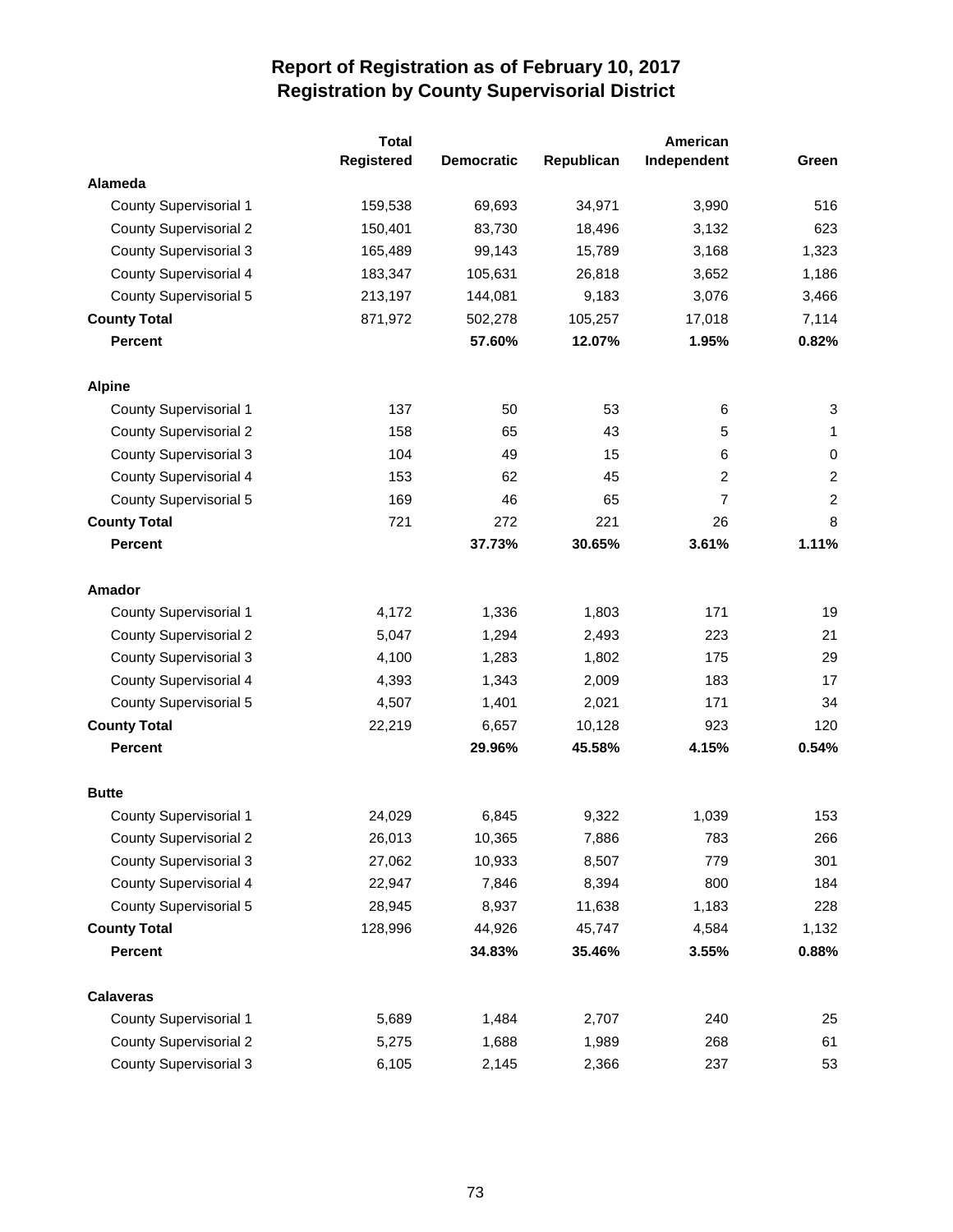|                               |                | Peace and      |                | <b>No Party</b>   |  |
|-------------------------------|----------------|----------------|----------------|-------------------|--|
|                               | Libertarian    | Freedom        | Other          | <b>Preference</b> |  |
| Alameda                       |                |                |                |                   |  |
| <b>County Supervisorial 1</b> | 1,093          | 307            | 1,224          | 47,744            |  |
| <b>County Supervisorial 2</b> | 741            | 506            | 1,032          | 42,141            |  |
| <b>County Supervisorial 3</b> | 807            | 609            | 1,222          | 43,428            |  |
| <b>County Supervisorial 4</b> | 1,014          | 517            | 1,327          | 43,202            |  |
| <b>County Supervisorial 5</b> | 986            | 665            | 1,551          | 50,189            |  |
| <b>County Total</b>           | 4,641          | 2,604          | 6,356          | 226,704           |  |
| <b>Percent</b>                | 0.53%          | 0.30%          | 0.73%          | 26.00%            |  |
| <b>Alpine</b>                 |                |                |                |                   |  |
| County Supervisorial 1        | 0              | 0              | 0              | 25                |  |
| <b>County Supervisorial 2</b> | 0              | 0              | $\overline{2}$ | 42                |  |
| <b>County Supervisorial 3</b> | $\overline{c}$ | 1              | 1              | 30                |  |
| <b>County Supervisorial 4</b> | 2              | 1              | 0              | 39                |  |
| <b>County Supervisorial 5</b> | 1              | 0              | 0              | 48                |  |
| <b>County Total</b>           | 5              | $\overline{2}$ | 3              | 184               |  |
| <b>Percent</b>                | 0.69%          | 0.28%          | 0.42%          | 25.52%            |  |
| Amador                        |                |                |                |                   |  |
| <b>County Supervisorial 1</b> | 49             | 14             | 4              | 776               |  |
| <b>County Supervisorial 2</b> | 71             | 21             | 11             | 913               |  |
| <b>County Supervisorial 3</b> | 35             | 12             | 11             | 753               |  |
| <b>County Supervisorial 4</b> | 55             | 6              | $\overline{c}$ | 778               |  |
| <b>County Supervisorial 5</b> | 65             | 10             | 11             | 794               |  |
| <b>County Total</b>           | 275            | 63             | 39             | 4,014             |  |
| <b>Percent</b>                | 1.24%          | 0.28%          | 0.18%          | 18.07%            |  |
| <b>Butte</b>                  |                |                |                |                   |  |
| <b>County Supervisorial 1</b> | 238            | 125            | 276            | 6,031             |  |
| <b>County Supervisorial 2</b> | 300            | 85             | 217            | 6,111             |  |
| <b>County Supervisorial 3</b> | 300            | 80             | 266            | 5,896             |  |
| <b>County Supervisorial 4</b> | 240            | 87             | 207            | 5,189             |  |
| <b>County Supervisorial 5</b> | 308            | 116            | 401            | 6,134             |  |
| <b>County Total</b>           | 1,386          | 493            | 1,367          | 29,361            |  |
| <b>Percent</b>                | 1.07%          | 0.38%          | 1.06%          | 22.76%            |  |
| <b>Calaveras</b>              |                |                |                |                   |  |
| <b>County Supervisorial 1</b> | 78             | 10             | 45             | 1,100             |  |
| <b>County Supervisorial 2</b> | 85             | 23             | 43             | 1,118             |  |
| <b>County Supervisorial 3</b> | 67             | 20             | 48             | 1,169             |  |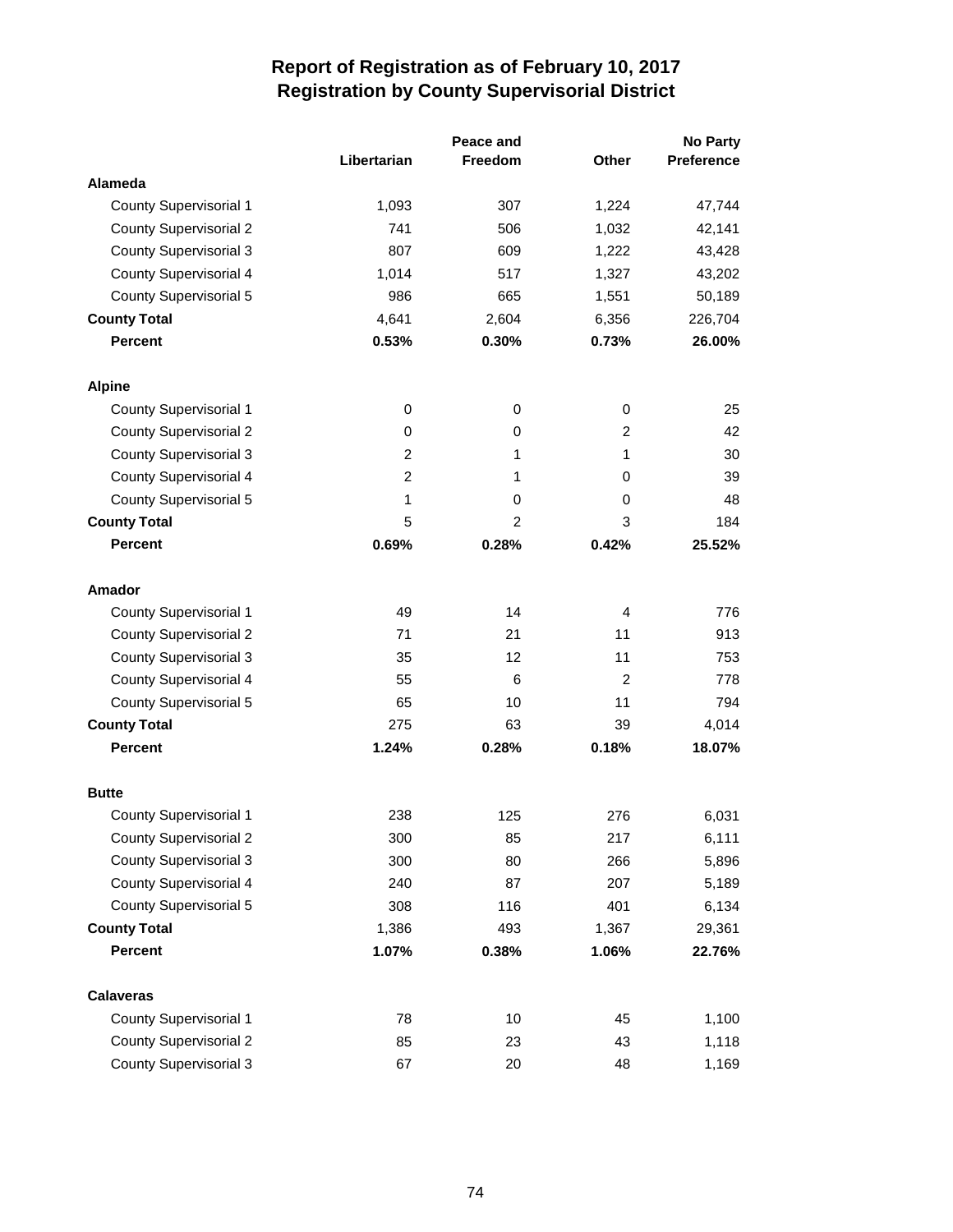|                               | <b>Total</b>      |                   |            | American    |       |
|-------------------------------|-------------------|-------------------|------------|-------------|-------|
|                               | <b>Registered</b> | <b>Democratic</b> | Republican | Independent | Green |
| County Supervisorial 4        | 6,388             | 1,758             | 2,808      | 294         | 34    |
| <b>County Supervisorial 5</b> | 5,611             | 1,401             | 2,626      | 275         | 15    |
| <b>County Total</b>           | 29,068            | 8,476             | 12,496     | 1,314       | 188   |
| <b>Percent</b>                |                   | 29.16%            | 42.99%     | 4.52%       | 0.65% |
| Colusa                        |                   |                   |            |             |       |
| <b>County Supervisorial 1</b> | 1,892             | 654               | 774        | 52          | 1     |
| <b>County Supervisorial 2</b> | 1,914             | 636               | 787        | 51          | 4     |
| <b>County Supervisorial 3</b> | 1,496             | 537               | 504        | 34          | 4     |
| County Supervisorial 4        | 1,467             | 475               | 617        | 40          | 5     |
| <b>County Supervisorial 5</b> | 1,927             | 571               | 891        | 69          | 8     |
| <b>County Total</b>           | 8,696             | 2,873             | 3,573      | 246         | 22    |
| <b>Percent</b>                |                   | 33.04%            | 41.09%     | 2.83%       | 0.25% |
| <b>Contra Costa</b>           |                   |                   |            |             |       |
| <b>County Supervisorial 1</b> | 106,106           | 69,055            | 8,108      | 1,855       | 939   |
| <b>County Supervisorial 2</b> | 148,786           | 62,102            | 43,991     | 3,757       | 475   |
| <b>County Supervisorial 3</b> | 118,958           | 55,374            | 31,116     | 3,765       | 329   |
| County Supervisorial 4        | 130,854           | 61,903            | 31,531     | 3,738       | 727   |
| <b>County Supervisorial 5</b> | 108,947           | 60,036            | 17,574     | 2,922       | 619   |
| <b>County Total</b>           | 613,651           | 308,470           | 132,320    | 16,037      | 3,089 |
| <b>Percent</b>                |                   | 50.27%            | 21.56%     | 2.61%       | 0.50% |
| <b>Del Norte</b>              |                   |                   |            |             |       |
| <b>County Supervisorial 1</b> | 2,265             | 758               | 668        | 97          | 23    |
| <b>County Supervisorial 2</b> | 2,495             | 831               | 797        | 124         | 22    |
| <b>County Supervisorial 3</b> | 3,114             | 1,006             | 1,230      | 150         | 24    |
| <b>County Supervisorial 4</b> | 3,131             | 881               | 1,320      | 136         | 17    |
| <b>County Supervisorial 5</b> | 2,998             | 971               | 1,072      | 147         | 28    |
| <b>County Total</b>           | 14,003            | 4,447             | 5,087      | 654         | 114   |
| <b>Percent</b>                |                   | 31.76%            | 36.33%     | 4.67%       | 0.81% |
| El Dorado                     |                   |                   |            |             |       |
| <b>County Supervisorial 1</b> | 24,435            | 6,425             | 11,566     | 809         | 62    |
| <b>County Supervisorial 2</b> | 24,977            | 6,805             | 11,436     | 1,033       | 109   |
| <b>County Supervisorial 3</b> | 22,901            | 6,914             | 9,739      | 916         | 166   |
| County Supervisorial 4        | 24,711            | 6,579             | 11,703     | 979         | 118   |
| <b>County Supervisorial 5</b> | 20,147            | 7,636             | 5,110      | 882         | 259   |
| <b>County Total</b>           | 117,171           | 34,359            | 49,554     | 4,619       | 714   |
| <b>Percent</b>                |                   | 29.32%            | 42.29%     | 3.94%       | 0.61% |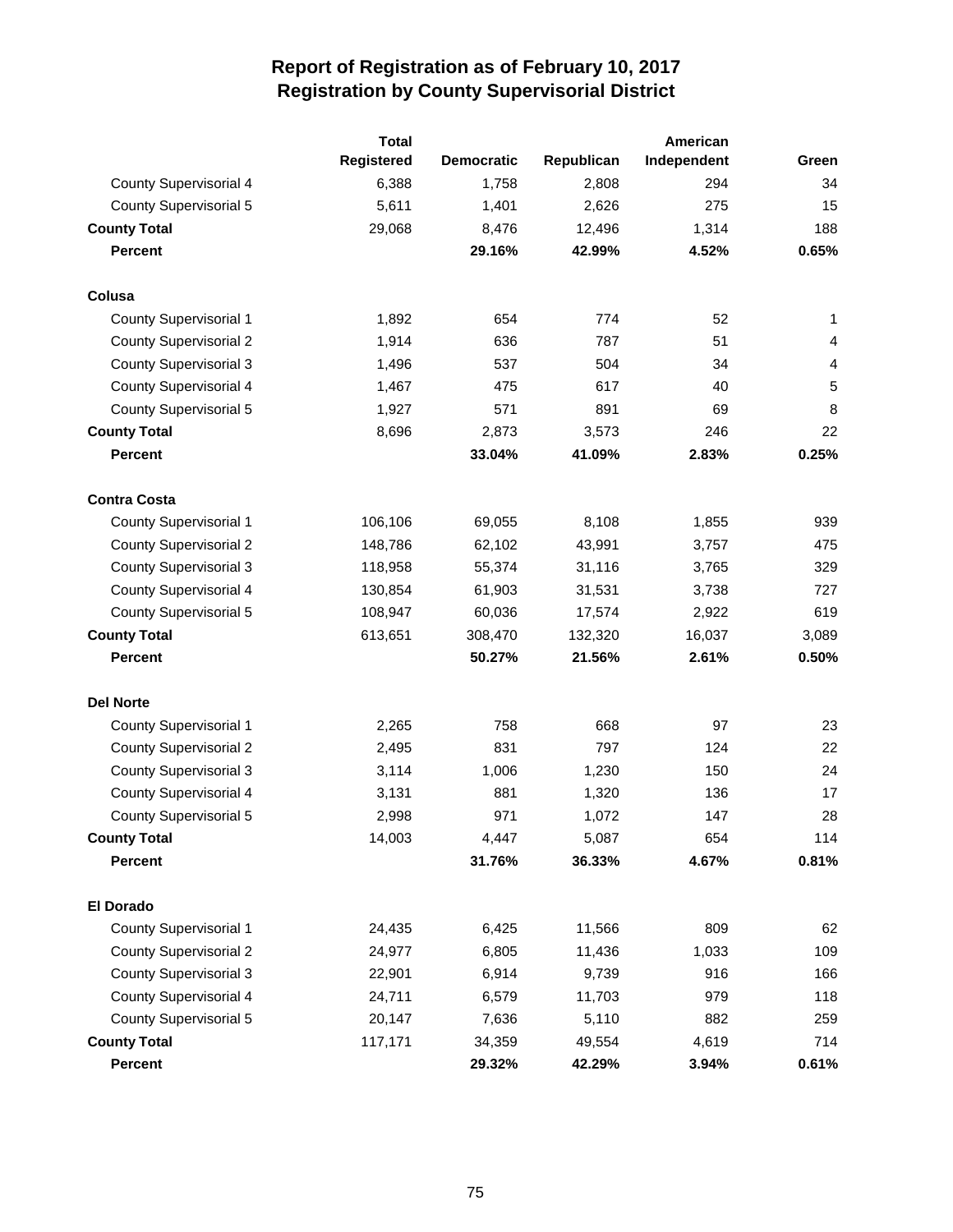|                               |             | Peace and      | No Party       |            |  |
|-------------------------------|-------------|----------------|----------------|------------|--|
|                               | Libertarian | <b>Freedom</b> | <b>Other</b>   | Preference |  |
| <b>County Supervisorial 4</b> | 106         | 18             | 51             | 1,319      |  |
| <b>County Supervisorial 5</b> | 75          | 15             | 45             | 1,159      |  |
| <b>County Total</b>           | 411         | 86             | 232            | 5,865      |  |
| <b>Percent</b>                | 1.41%       | 0.30%          | 0.80%          | 20.18%     |  |
| Colusa                        |             |                |                |            |  |
| <b>County Supervisorial 1</b> | 17          | 3              | 0              | 391        |  |
| <b>County Supervisorial 2</b> | 14          | 8              | 1              | 413        |  |
| <b>County Supervisorial 3</b> | 10          | 3              | 2              | 402        |  |
| <b>County Supervisorial 4</b> | 6           | 1              | $\overline{2}$ | 321        |  |
| <b>County Supervisorial 5</b> | 15          | 6              | 0              | 367        |  |
| <b>County Total</b>           | 62          | 21             | 5              | 1,894      |  |
| <b>Percent</b>                | 0.71%       | 0.24%          | 0.06%          | 21.78%     |  |
| <b>Contra Costa</b>           |             |                |                |            |  |
| <b>County Supervisorial 1</b> | 458         | 446            | 201            | 25,044     |  |
| <b>County Supervisorial 2</b> | 944         | 123            | 232            | 37,162     |  |
| <b>County Supervisorial 3</b> | 782         | 270            | 159            | 27,163     |  |
| <b>County Supervisorial 4</b> | 1,049       | 284            | 259            | 31,363     |  |
| <b>County Supervisorial 5</b> | 760         | 381            | 198            | 26,457     |  |
| <b>County Total</b>           | 3,993       | 1,504          | 1,049          | 147,189    |  |
| <b>Percent</b>                | 0.65%       | 0.25%          | 0.17%          | 23.99%     |  |
| <b>Del Norte</b>              |             |                |                |            |  |
| <b>County Supervisorial 1</b> | 19          | 21             | 35             | 644        |  |
| <b>County Supervisorial 2</b> | 27          | 16             | 23             | 655        |  |
| <b>County Supervisorial 3</b> | 46          | 10             | 19             | 629        |  |
| <b>County Supervisorial 4</b> | 30          | 15             | 33             | 699        |  |
| <b>County Supervisorial 5</b> | 25          | 14             | 35             | 706        |  |
| <b>County Total</b>           | 147         | 76             | 145            | 3,333      |  |
| <b>Percent</b>                | 1.05%       | 0.54%          | 1.04%          | 23.80%     |  |
| <b>El Dorado</b>              |             |                |                |            |  |
| <b>County Supervisorial 1</b> | 325         | 15             | 204            | 5,029      |  |
| <b>County Supervisorial 2</b> | 358         | 55             | 211            | 4,970      |  |
| <b>County Supervisorial 3</b> | 265         | 82             | 202            | 4,617      |  |
| <b>County Supervisorial 4</b> | 316         | 42             | 199            | 4,775      |  |
| <b>County Supervisorial 5</b> | 282         | 98             | 191            | 5,689      |  |
| <b>County Total</b>           | 1,546       | 292            | 1,007          | 25,080     |  |
| Percent                       | 1.32%       | 0.25%          | 0.86%          | 21.40%     |  |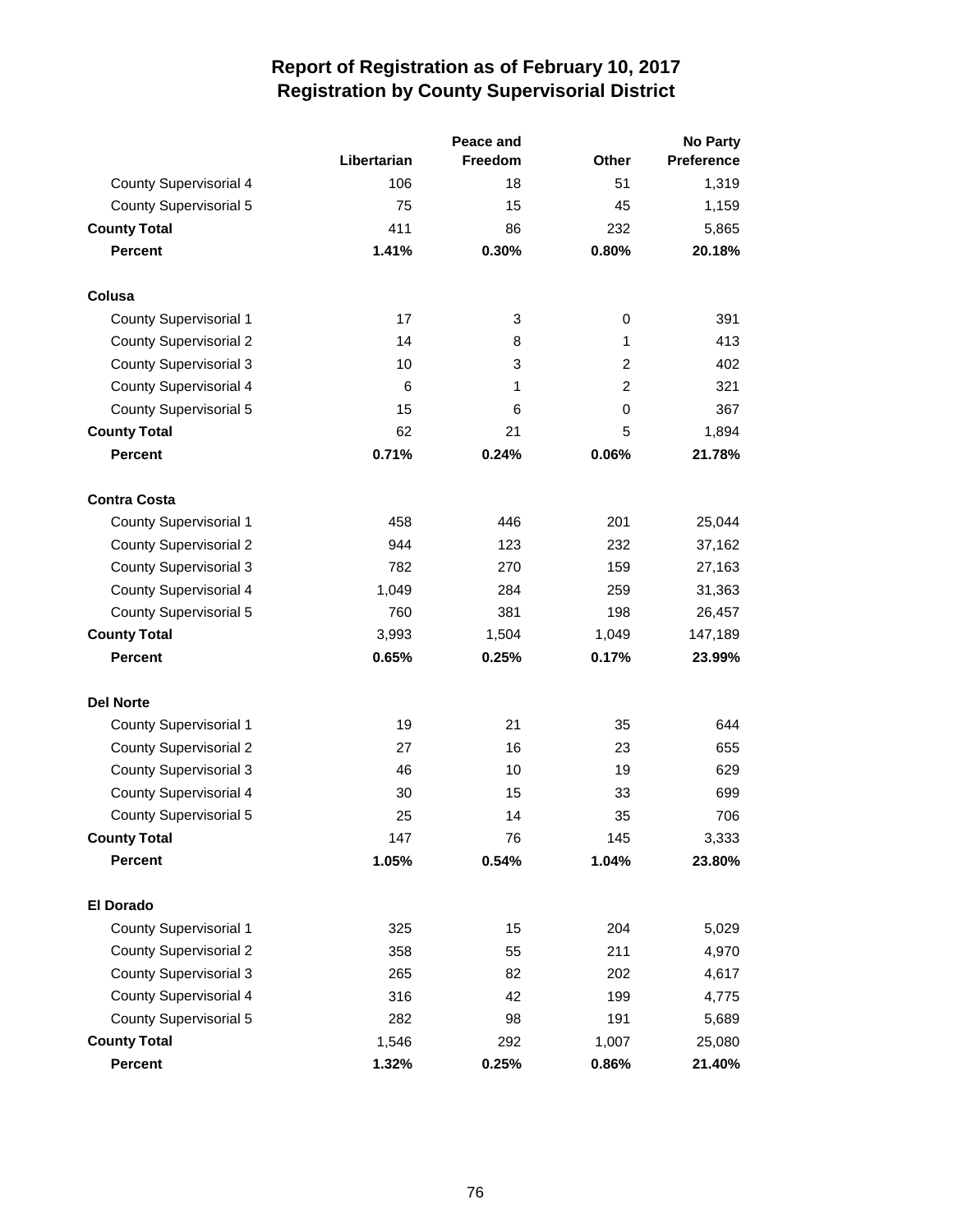|                               | <b>Total</b> | American          |            |             |                  |
|-------------------------------|--------------|-------------------|------------|-------------|------------------|
|                               | Registered   | <b>Democratic</b> | Republican | Independent | Green            |
| <b>Fresno</b>                 |              |                   |            |             |                  |
| <b>County Supervisorial 1</b> | 77,826       | 36,402            | 20,195     | 2,093       | 240              |
| <b>County Supervisorial 2</b> | 109,691      | 36,685            | 47,270     | 3,226       | 450              |
| <b>County Supervisorial 3</b> | 70,629       | 36,559            | 14,815     | 1,529       | 313              |
| <b>County Supervisorial 4</b> | 68,455       | 28,273            | 23,615     | 1,599       | 151              |
| <b>County Supervisorial 5</b> | 111,427      | 34,705            | 49,489     | 3,412       | 295              |
| <b>County Total</b>           | 438,028      | 172,624           | 155,384    | 11,859      | 1,449            |
| <b>Percent</b>                |              | 39.41%            | 35.47%     | 2.71%       | 0.33%            |
| Glenn                         |              |                   |            |             |                  |
| County Supervisorial 1        | 2,665        | 731               | 1,126      | 117         | 10               |
| <b>County Supervisorial 2</b> | 2,701        | 850               | 1,064      | 112         | 15               |
| <b>County Supervisorial 3</b> | 2,740        | 639               | 1,449      | 94          | 10               |
| <b>County Supervisorial 4</b> | 2,447        | 721               | 970        | 120         | 4                |
| <b>County Supervisorial 5</b> | 2,332        | 792               | 985        | 72          | 5                |
| <b>County Total</b>           | 12,885       | 3,733             | 5,594      | 515         | 44               |
| <b>Percent</b>                |              | 28.97%            | 43.41%     | 4.00%       | 0.34%            |
| Humboldt                      |              |                   |            |             |                  |
| <b>County Supervisorial 1</b> | 16,147       | 6,545             | 5,241      | 522         | 191              |
| <b>County Supervisorial 2</b> | 15,327       | 5,930             | 4,538      | 593         | 329              |
| <b>County Supervisorial 3</b> | 18,300       | 9,841             | 2,523      | 469         | 692              |
| <b>County Supervisorial 4</b> | 14,214       | 6,538             | 3,073      | 455         | 336              |
| <b>County Supervisorial 5</b> | 16,244       | 7,724             | 3,681      | 486         | 413              |
| <b>County Total</b>           | 80,232       | 36,578            | 19,056     | 2,525       | 1,961            |
| <b>Percent</b>                |              | 45.59%            | 23.75%     | 3.15%       | 2.44%            |
| <b>Imperial</b>               |              |                   |            |             |                  |
| <b>County Supervisorial 1</b> | 16,500       | 9,662             | 1,257      | 259         | 47               |
| <b>County Supervisorial 2</b> | 15,311       | 7,260             | 3,410      | 376         | 42               |
| <b>County Supervisorial 3</b> | 14,738       | 6,558             | 3,541      | 379         | 28               |
| County Supervisorial 4        | 12,142       | 5,439             | 3,281      | 341         | 23               |
| <b>County Supervisorial 5</b> | 13,591       | 6,928             | 2,473      | 284         | 41               |
| <b>County Total</b>           | 72,282       | 35,847            | 13,962     | 1,639       | 181              |
| <b>Percent</b>                |              | 49.59%            | 19.32%     | 2.27%       | 0.25%            |
| Inyo                          |              |                   |            |             |                  |
| <b>County Supervisorial 1</b> | 2,247        | 657               | 1,045      | 83          | $\boldsymbol{9}$ |
| <b>County Supervisorial 2</b> | 1,819        | 588               | 690        | 70          | 11               |
| <b>County Supervisorial 3</b> | 2,476        | 748               | 1,098      | 94          | 12               |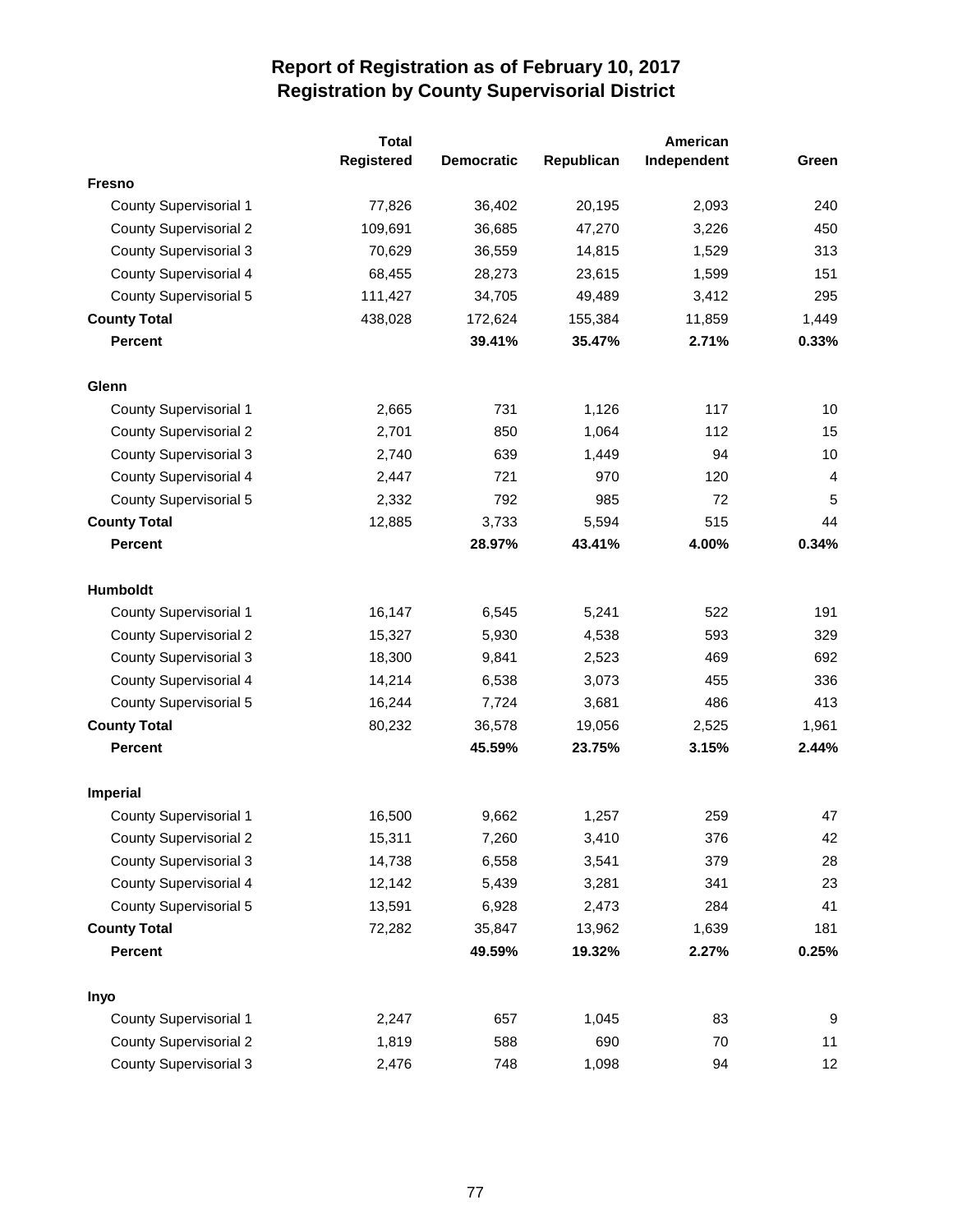|                               |             | Peace and      |                | <b>No Party</b>   |  |
|-------------------------------|-------------|----------------|----------------|-------------------|--|
|                               | Libertarian | <b>Freedom</b> | <b>Other</b>   | <b>Preference</b> |  |
| <b>Fresno</b>                 |             |                |                |                   |  |
| <b>County Supervisorial 1</b> | 404         | 305            | 747            | 17,440            |  |
| <b>County Supervisorial 2</b> | 843         | 233            | 1,242          | 19,742            |  |
| <b>County Supervisorial 3</b> | 392         | 360            | 713            | 15,948            |  |
| <b>County Supervisorial 4</b> | 343         | 225            | 641            | 13,608            |  |
| <b>County Supervisorial 5</b> | 838         | 256            | 1,237          | 21,195            |  |
| <b>County Total</b>           | 2,820       | 1,379          | 4,580          | 87,933            |  |
| <b>Percent</b>                | 0.64%       | 0.31%          | 1.05%          | 20.07%            |  |
| Glenn                         |             |                |                |                   |  |
| <b>County Supervisorial 1</b> | 32          | 10             | 4              | 635               |  |
| <b>County Supervisorial 2</b> | 31          | 10             | 6              | 613               |  |
| <b>County Supervisorial 3</b> | 18          | 5              | $\overline{c}$ | 523               |  |
| <b>County Supervisorial 4</b> | 16          | 13             | $\overline{7}$ | 596               |  |
| <b>County Supervisorial 5</b> | 21          | 5              | 3              | 449               |  |
| <b>County Total</b>           | 118         | 43             | 22             | 2,816             |  |
| <b>Percent</b>                | 0.92%       | 0.33%          | 0.17%          | 21.85%            |  |
| Humboldt                      |             |                |                |                   |  |
| County Supervisorial 1        | 155         | 56             | 36             | 3,401             |  |
| <b>County Supervisorial 2</b> | 137         | 67             | 26             | 3,707             |  |
| <b>County Supervisorial 3</b> | 189         | 79             | 33             | 4,474             |  |
| County Supervisorial 4        | 168         | 84             | 33             | 3,527             |  |
| <b>County Supervisorial 5</b> | 151         | 63             | 33             | 3,693             |  |
| <b>County Total</b>           | 800         | 349            | 161            | 18,802            |  |
| <b>Percent</b>                | 1.00%       | 0.43%          | 0.20%          | 23.43%            |  |
| <b>Imperial</b>               |             |                |                |                   |  |
| <b>County Supervisorial 1</b> | 57          | 99             | 83             | 5,036             |  |
| <b>County Supervisorial 2</b> | 77          | 54             | 97             | 3,995             |  |
| <b>County Supervisorial 3</b> | 98          | 62             | 94             | 3,978             |  |
| <b>County Supervisorial 4</b> | 79          | 69             | 68             | 2,842             |  |
| <b>County Supervisorial 5</b> | 76          | 77             | 81             | 3,631             |  |
| <b>County Total</b>           | 387         | 361            | 423            | 19,482            |  |
| <b>Percent</b>                | 0.54%       | 0.50%          | 0.59%          | 26.95%            |  |
| Inyo                          |             |                |                |                   |  |
| <b>County Supervisorial 1</b> | 22          | 6              | 9              | 416               |  |
| <b>County Supervisorial 2</b> | 17          | 4              | 9              | 430               |  |
| <b>County Supervisorial 3</b> | 16          | 5              | 14             | 489               |  |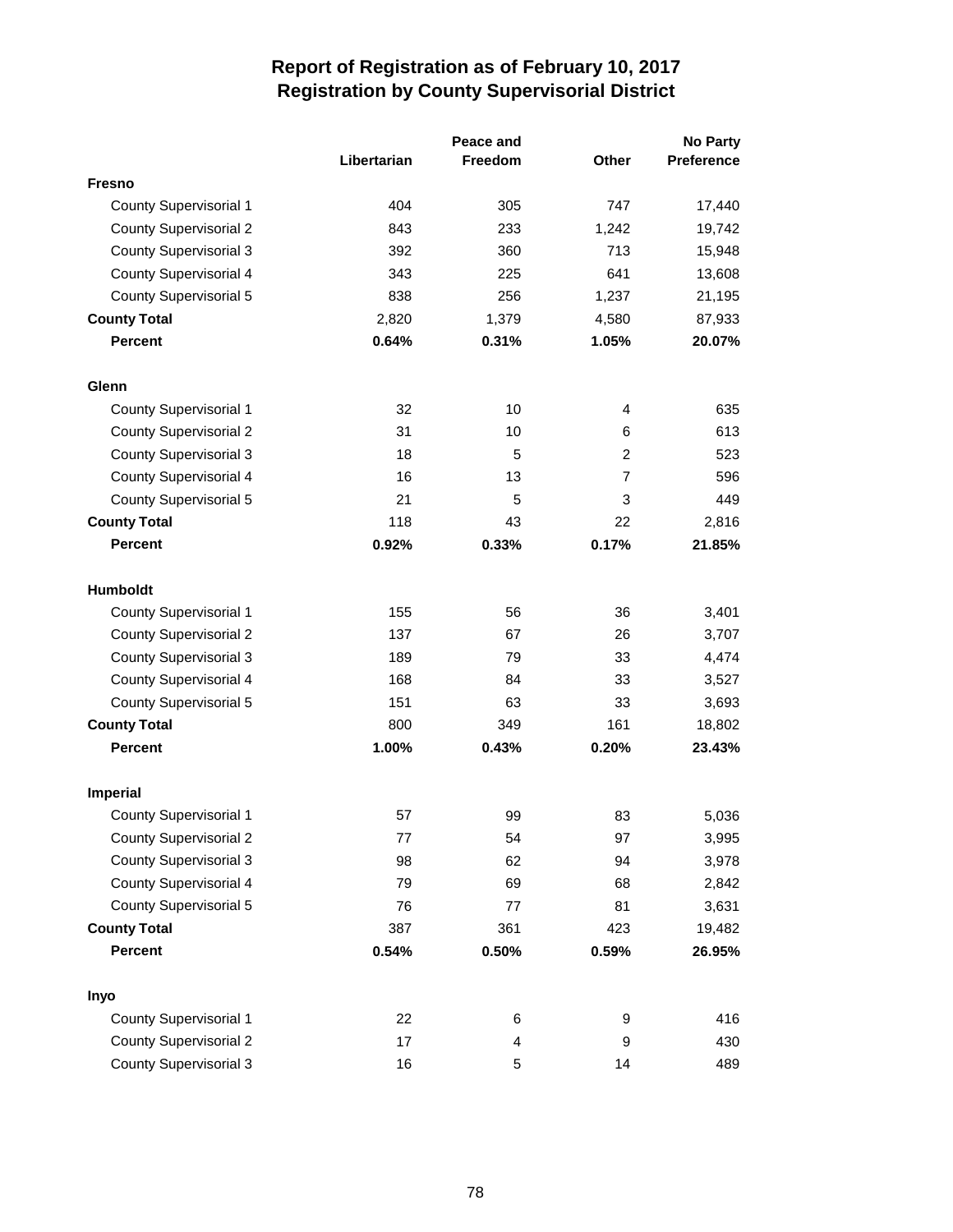|                               | <b>Total</b>      |                   |            | American    |       |
|-------------------------------|-------------------|-------------------|------------|-------------|-------|
|                               | <b>Registered</b> | <b>Democratic</b> | Republican | Independent | Green |
| County Supervisorial 4        | 1,901             | 573               | 799        | 82          | 6     |
| <b>County Supervisorial 5</b> | 1,550             | 536               | 521        | 82          | 14    |
| <b>County Total</b>           | 9,993             | 3,102             | 4,153      | 411         | 52    |
| <b>Percent</b>                |                   | 31.04%            | 41.56%     | 4.11%       | 0.52% |
| Kern                          |                   |                   |            |             |       |
| <b>County Supervisorial 1</b> | 70,682            | 23,424            | 28,600     | 2,422       | 190   |
| <b>County Supervisorial 2</b> | 80,639            | 26,646            | 29,229     | 3,175       | 225   |
| <b>County Supervisorial 3</b> | 79,598            | 26,659            | 31,375     | 2,654       | 241   |
| County Supervisorial 4        | 82,193            | 21,900            | 39,019     | 2,781       | 182   |
| <b>County Supervisorial 5</b> | 56,456            | 31,790            | 9,219      | 1,406       | 139   |
| <b>County Total</b>           | 369,568           | 130,419           | 137,442    | 12,438      | 977   |
| <b>Percent</b>                |                   | 35.29%            | 37.19%     | 3.37%       | 0.26% |
| <b>Kings</b>                  |                   |                   |            |             |       |
| County Supervisorial 1        | 9,000             | 2,673             | 4,008      | 254         | 16    |
| <b>County Supervisorial 2</b> | 7,701             | 3,915             | 2,192      | 132         | 13    |
| <b>County Supervisorial 3</b> | 11,554            | 3,009             | 5,815      | 312         | 24    |
| <b>County Supervisorial 4</b> | 10,784            | 4,035             | 4,366      | 275         | 24    |
| <b>County Supervisorial 5</b> | 12,413            | 3,802             | 6,052      | 381         | 21    |
| <b>County Total</b>           | 51,452            | 17,434            | 22,433     | 1,354       | 98    |
| <b>Percent</b>                |                   | 33.88%            | 43.60%     | 2.63%       | 0.19% |
| Lake                          |                   |                   |            |             |       |
| <b>County Supervisorial 1</b> | 7,154             | 2,702             | 2,064      | 312         | 78    |
| <b>County Supervisorial 2</b> | 5,773             | 2,393             | 1,085      | 230         | 57    |
| <b>County Supervisorial 3</b> | 6,965             | 2,725             | 1,737      | 319         | 108   |
| County Supervisorial 4        | 7,593             | 2,869             | 2,498      | 262         | 78    |
| <b>County Supervisorial 5</b> | 7,399             | 2,856             | 2,142      | 287         | 85    |
| <b>County Total</b>           | 34,884            | 13,545            | 9,526      | 1,410       | 406   |
| <b>Percent</b>                |                   | 38.83%            | 27.31%     | 4.04%       | 1.16% |
| Lassen                        |                   |                   |            |             |       |
| <b>County Supervisorial 1</b> | 3,068             | 741               | 1,465      | 184         | 11    |
| <b>County Supervisorial 2</b> | 2,401             | 583               | 1,020      | 133         | 16    |
| <b>County Supervisorial 3</b> | 3,384             | 621               | 1,869      | 179         | 10    |
| <b>County Supervisorial 4</b> | 2,767             | 622               | 1,421      | 128         | 9     |
| <b>County Supervisorial 5</b> | 2,386             | 434               | 1,212      | 133         | 11    |
| <b>County Total</b>           | 14,006            | 3,001             | 6,987      | 757         | 57    |
| Percent                       |                   | 21.43%            | 49.89%     | 5.40%       | 0.41% |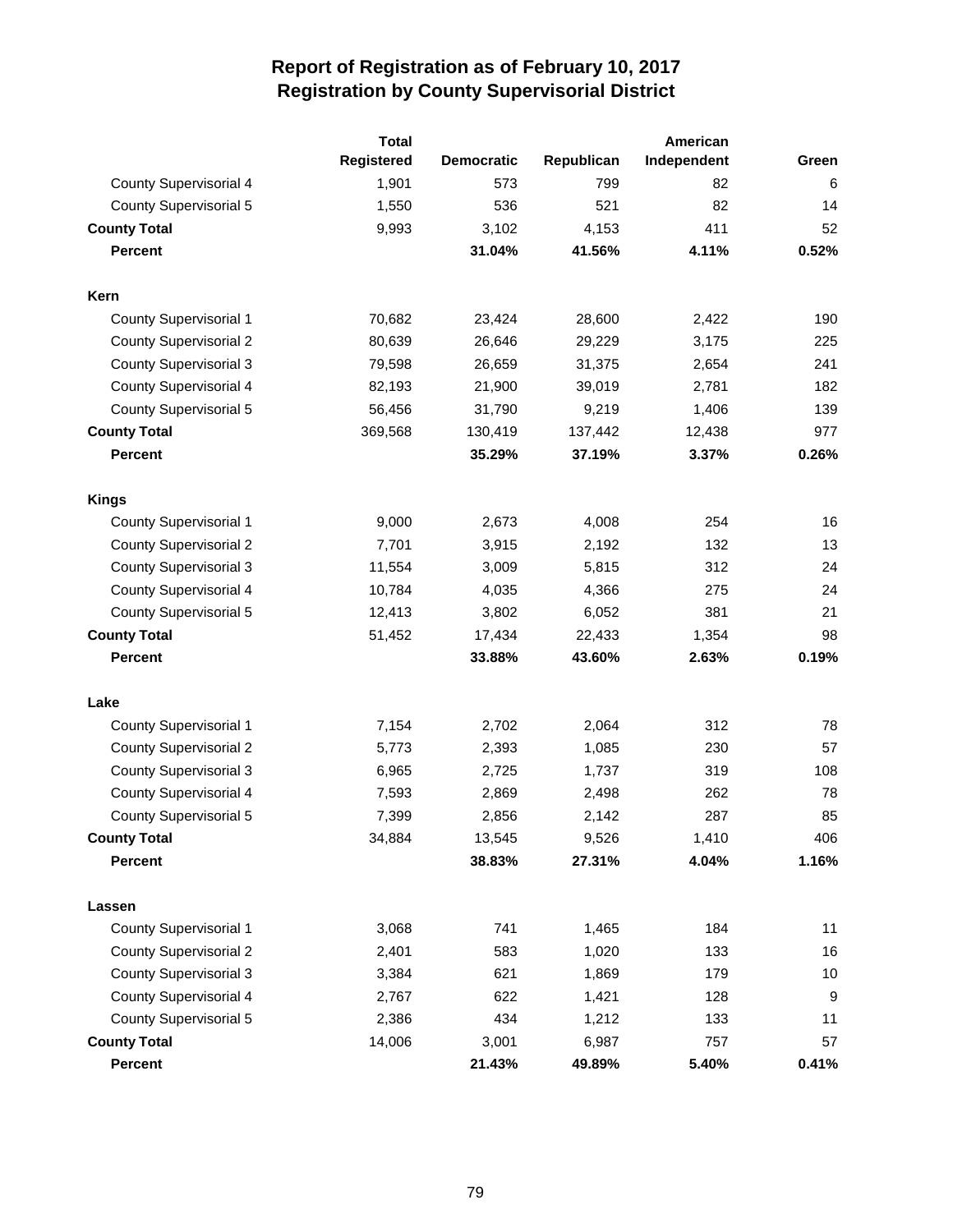|                               |             | Peace and | No Party       |            |  |
|-------------------------------|-------------|-----------|----------------|------------|--|
|                               | Libertarian | Freedom   | <b>Other</b>   | Preference |  |
| <b>County Supervisorial 4</b> | 16          | 6         | 8              | 411        |  |
| <b>County Supervisorial 5</b> | 20          | 6         | 10             | 361        |  |
| <b>County Total</b>           | 91          | 27        | 50             | 2,107      |  |
| <b>Percent</b>                | 0.91%       | 0.27%     | 0.50%          | 21.08%     |  |
| Kern                          |             |           |                |            |  |
| <b>County Supervisorial 1</b> | 610         | 245       | 70             | 15,121     |  |
| <b>County Supervisorial 2</b> | 693         | 341       | 84             | 20,246     |  |
| <b>County Supervisorial 3</b> | 682         | 277       | 79             | 17,631     |  |
| County Supervisorial 4        | 627         | 210       | 79             | 17,395     |  |
| <b>County Supervisorial 5</b> | 303         | 276       | 54             | 13,269     |  |
| <b>County Total</b>           | 2,915       | 1,349     | 366            | 83,662     |  |
| <b>Percent</b>                | 0.79%       | 0.37%     | 0.10%          | 22.64%     |  |
| <b>Kings</b>                  |             |           |                |            |  |
| <b>County Supervisorial 1</b> | 84          | 25        | 20             | 1,920      |  |
| <b>County Supervisorial 2</b> | 33          | 30        | 8              | 1,378      |  |
| <b>County Supervisorial 3</b> | 97          | 24        | 33             | 2,240      |  |
| County Supervisorial 4        | 72          | 44        | 30             | 1,938      |  |
| <b>County Supervisorial 5</b> | 100         | 29        | 40             | 1,988      |  |
| <b>County Total</b>           | 386         | 152       | 131            | 9,464      |  |
| <b>Percent</b>                | 0.75%       | 0.30%     | 0.25%          | 18.39%     |  |
| Lake                          |             |           |                |            |  |
| <b>County Supervisorial 1</b> | 90          | 49        | 10             | 1,849      |  |
| <b>County Supervisorial 2</b> | 84          | 43        | 6              | 1,875      |  |
| <b>County Supervisorial 3</b> | 72          | 47        | 10             | 1,947      |  |
| County Supervisorial 4        | 79          | 28        | 9              | 1,770      |  |
| <b>County Supervisorial 5</b> | 67          | 24        | $\overline{7}$ | 1,931      |  |
| <b>County Total</b>           | 392         | 191       | 42             | 9,372      |  |
| Percent                       | 1.12%       | 0.55%     | 0.12%          | 26.87%     |  |
| Lassen                        |             |           |                |            |  |
| County Supervisorial 1        | 17          | 8         | 21             | 621        |  |
| <b>County Supervisorial 2</b> | 25          | 6         | 16             | 602        |  |
| <b>County Supervisorial 3</b> | 44          | 5         | 24             | 632        |  |
| <b>County Supervisorial 4</b> | 21          | 11        | 11             | 544        |  |
| <b>County Supervisorial 5</b> | 24          | 15        | 18             | 539        |  |
| <b>County Total</b>           | 131         | 45        | 90             | 2,938      |  |
| Percent                       | 0.94%       | 0.32%     | 0.64%          | 20.98%     |  |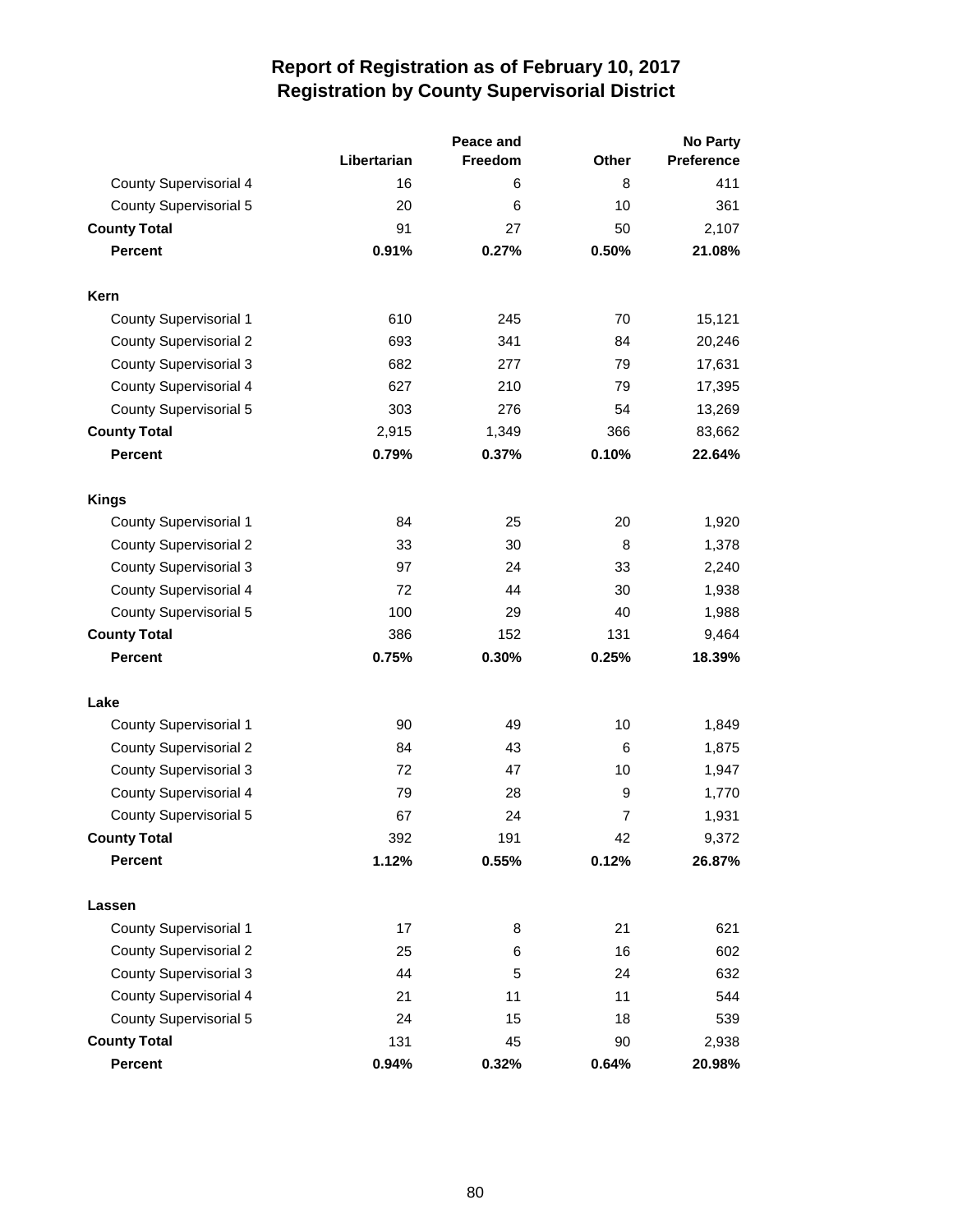|                               | <b>Total</b> |                   |            | American    |        |
|-------------------------------|--------------|-------------------|------------|-------------|--------|
|                               | Registered   | <b>Democratic</b> | Republican | Independent | Green  |
| <b>Los Angeles</b>            |              |                   |            |             |        |
| <b>County Supervisorial 1</b> | 867,513      | 488,335           | 110,995    | 15,909      | 3,974  |
| <b>County Supervisorial 2</b> | 1,012,989    | 646,121           | 84,915     | 18,089      | 3,949  |
| <b>County Supervisorial 3</b> | 1,136,457    | 599,388           | 182,534    | 24,866      | 5,793  |
| County Supervisorial 4        | 1,119,673    | 517,612           | 267,812    | 25,980      | 4,810  |
| <b>County Supervisorial 5</b> | 1,121,505    | 465,761           | 321,846    | 28,183      | 4,513  |
| <b>County Total</b>           | 5,258,137    | 2,717,217         | 968,102    | 113,027     | 23,039 |
| <b>Percent</b>                |              | 51.68%            | 18.41%     | 2.15%       | 0.44%  |
| <b>Madera</b>                 |              |                   |            |             |        |
| <b>County Supervisorial 1</b> | 12,060       | 3,636             | 5,454      | 368         | 30     |
| <b>County Supervisorial 2</b> | 11,075       | 3,583             | 4,488      | 337         | 27     |
| <b>County Supervisorial 3</b> | 11,867       | 4,555             | 4,079      | 325         | 31     |
| County Supervisorial 4        | 6,300        | 3,164             | 1,147      | 170         | 21     |
| <b>County Supervisorial 5</b> | 16,585       | 4,073             | 8,540      | 651         | 77     |
| <b>County Total</b>           | 57,887       | 19,011            | 23,708     | 1,851       | 186    |
| <b>Percent</b>                |              | 32.84%            | 40.96%     | 3.20%       | 0.32%  |
| <b>Marin</b>                  |              |                   |            |             |        |
| <b>County Supervisorial 1</b> | 33,115       | 18,677            | 5,627      | 644         | 264    |
| <b>County Supervisorial 2</b> | 35,684       | 20,924            | 4,970      | 801         | 440    |
| <b>County Supervisorial 3</b> | 35,370       | 19,899            | 5,337      | 698         | 219    |
| County Supervisorial 4        | 25,326       | 14,651            | 3,761      | 537         | 315    |
| <b>County Supervisorial 5</b> | 30,529       | 15,473            | 6,620      | 774         | 226    |
| <b>County Total</b>           | 160,024      | 89,624            | 26,315     | 3,454       | 1,464  |
| <b>Percent</b>                |              | 56.01%            | 16.44%     | 2.16%       | 0.91%  |
| <b>Mariposa</b>               |              |                   |            |             |        |
| <b>County Supervisorial 1</b> | 1,950        | 784               | 582        | 75          | 35     |
| <b>County Supervisorial 2</b> | 1,935        | 461               | 877        | 105         | 9      |
| <b>County Supervisorial 3</b> | 2,384        | 644               | 1,177      | 100         | 14     |
| County Supervisorial 4        | 2,148        | 645               | 981        | 74          | 11     |
| County Supervisorial 5        | 2,650        | 653               | 1,315      | 103         | 25     |
| <b>County Total</b>           | 11,067       | 3,187             | 4,932      | 457         | 94     |
| Percent                       |              | 28.80%            | 44.56%     | 4.13%       | 0.85%  |
| Mendocino                     |              |                   |            |             |        |
| <b>County Supervisorial 1</b> | 10,054       | 4,030             | 2,933      | 368         | 195    |
| <b>County Supervisorial 2</b> | 8,803        | 4,174             | 1,890      | 262         | 125    |
| <b>County Supervisorial 3</b> | 10,873       | 4,947             | 2,068      | 432         | 369    |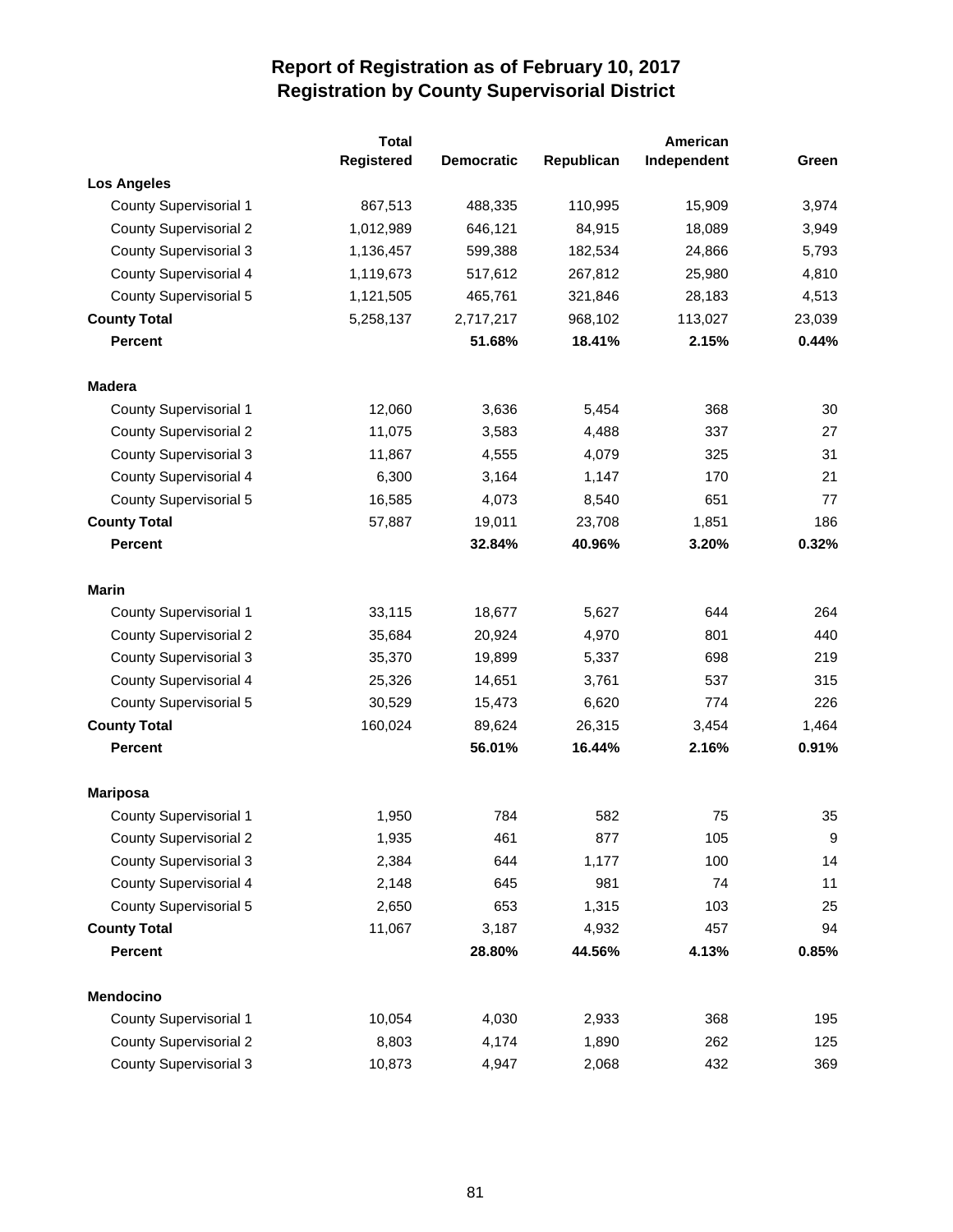|                               |             | Peace and      |              | No Party   |  |
|-------------------------------|-------------|----------------|--------------|------------|--|
|                               | Libertarian | <b>Freedom</b> | <b>Other</b> | Preference |  |
| <b>Los Angeles</b>            |             |                |              |            |  |
| County Supervisorial 1        | 4,292       | 8,231          | 5,958        | 229,819    |  |
| <b>County Supervisorial 2</b> | 4,400       | 6,509          | 8,106        | 240,900    |  |
| <b>County Supervisorial 3</b> | 7,592       | 4,422          | 11,858       | 300,004    |  |
| County Supervisorial 4        | 7,235       | 7,623          | 9,675        | 278,926    |  |
| <b>County Supervisorial 5</b> | 7,319       | 4,534          | 10,573       | 278,776    |  |
| <b>County Total</b>           | 30,838      | 31,319         | 46,170       | 1,328,425  |  |
| <b>Percent</b>                | 0.59%       | 0.60%          | 0.88%        | 25.26%     |  |
| <b>Madera</b>                 |             |                |              |            |  |
| <b>County Supervisorial 1</b> | 64          | 47             | 49           | 2,412      |  |
| <b>County Supervisorial 2</b> | 70          | 39             | 44           | 2,487      |  |
| <b>County Supervisorial 3</b> | 70          | 57             | 37           | 2,713      |  |
| <b>County Supervisorial 4</b> | 45          | 40             | 20           | 1,693      |  |
| <b>County Supervisorial 5</b> | 163         | 28             | 89           | 2,964      |  |
| <b>County Total</b>           | 412         | 211            | 239          | 12,269     |  |
| <b>Percent</b>                | 0.71%       | 0.36%          | 0.41%        | 21.19%     |  |
| <b>Marin</b>                  |             |                |              |            |  |
| <b>County Supervisorial 1</b> | 200         | 48             | 109          | 7,546      |  |
| <b>County Supervisorial 2</b> | 199         | 55             | 99           | 8,196      |  |
| <b>County Supervisorial 3</b> | 191         | 41             | 97           | 8,888      |  |
| <b>County Supervisorial 4</b> | 174         | 40             | 91           | 5,757      |  |
| <b>County Supervisorial 5</b> | 191         | 62             | 91           | 7,092      |  |
| <b>County Total</b>           | 955         | 246            | 487          | 37,479     |  |
| Percent                       | 0.60%       | 0.15%          | 0.30%        | 23.42%     |  |
| <b>Mariposa</b>               |             |                |              |            |  |
| <b>County Supervisorial 1</b> | 22          | 6              | 29           | 417        |  |
| <b>County Supervisorial 2</b> | 22          | 7              | 35           | 419        |  |
| <b>County Supervisorial 3</b> | 20          | $\overline{7}$ | 30           | 392        |  |
| <b>County Supervisorial 4</b> | 26          | 3              | 17           | 391        |  |
| <b>County Supervisorial 5</b> | 28          | 13             | 37           | 476        |  |
| <b>County Total</b>           | 118         | 36             | 148          | 2,095      |  |
| <b>Percent</b>                | 1.07%       | 0.33%          | 1.34%        | 18.93%     |  |
| <b>Mendocino</b>              |             |                |              |            |  |
| County Supervisorial 1        | 85          | 39             | 28           | 2,376      |  |
| <b>County Supervisorial 2</b> | 101         | 45             | 18           | 2,188      |  |
| <b>County Supervisorial 3</b> | 117         | 80             | 69           | 2,791      |  |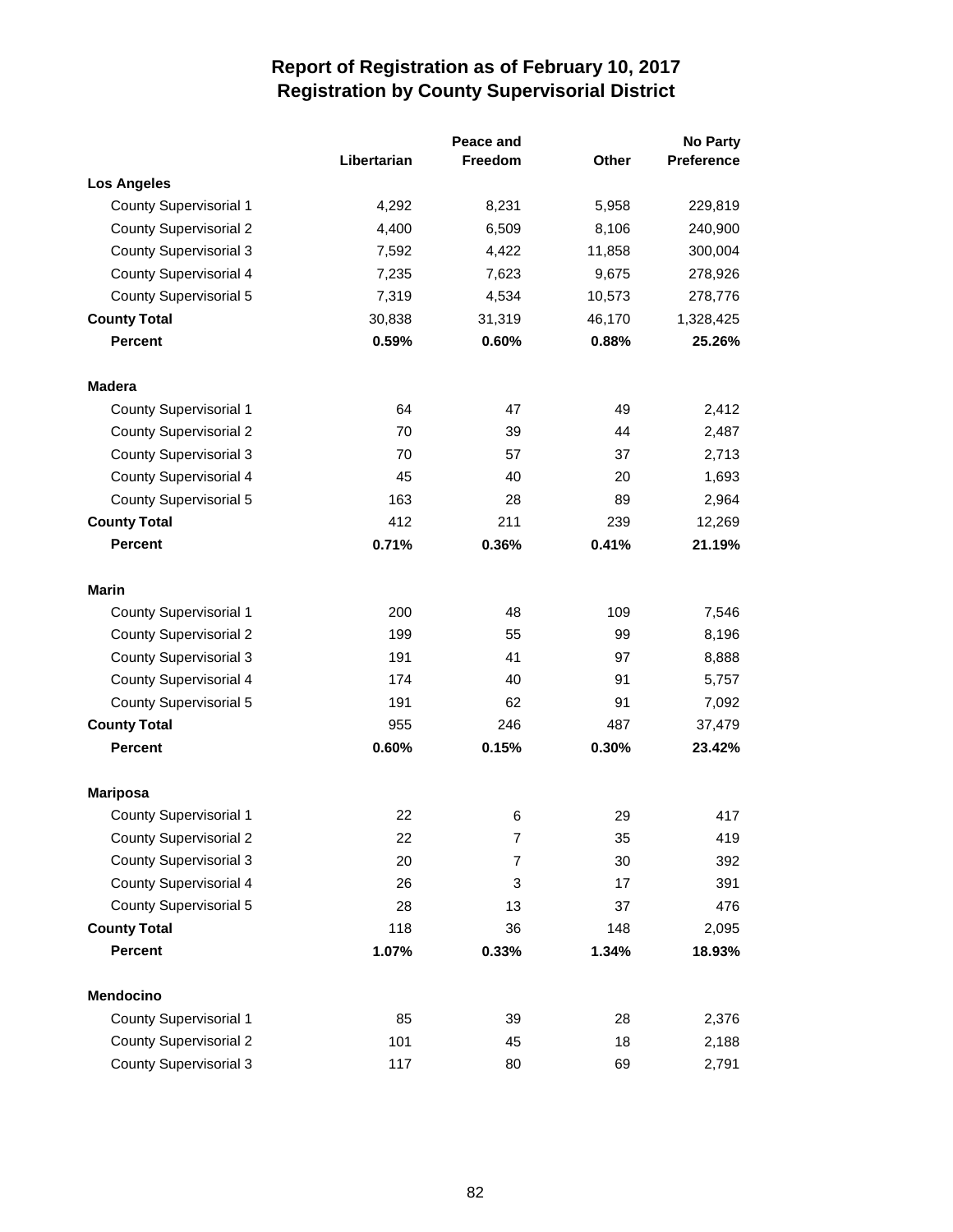|                               | <b>Total</b> |                   |            | American    |                |
|-------------------------------|--------------|-------------------|------------|-------------|----------------|
|                               | Registered   | <b>Democratic</b> | Republican | Independent | Green          |
| <b>County Supervisorial 4</b> | 10,078       | 5,321             | 1,744      | 329         | 223            |
| <b>County Supervisorial 5</b> | 11,278       | 6,009             | 1,852      | 345         | 342            |
| <b>County Total</b>           | 51,086       | 24,481            | 10,487     | 1,736       | 1,254          |
| <b>Percent</b>                |              | 47.92%            | 20.53%     | 3.40%       | 2.45%          |
| <b>Merced</b>                 |              |                   |            |             |                |
| <b>County Supervisorial 1</b> | 13,448       | 7,654             | 2,584      | 301         | 30             |
| <b>County Supervisorial 2</b> | 23,942       | 10,481            | 7,416      | 784         | 145            |
| <b>County Supervisorial 3</b> | 20,264       | 8,298             | 6,585      | 698         | 64             |
| <b>County Supervisorial 4</b> | 15,820       | 6,375             | 5,600      | 515         | 47             |
| <b>County Supervisorial 5</b> | 17,690       | 8,602             | 4,776      | 532         | 48             |
| <b>County Total</b>           | 91,164       | 41,410            | 26,961     | 2,830       | 334            |
| <b>Percent</b>                |              | 45.42%            | 29.57%     | 3.10%       | 0.37%          |
| <b>Modoc</b>                  |              |                   |            |             |                |
| <b>County Supervisorial 1</b> | 1,076        | 258               | 529        | 56          | 6              |
| <b>County Supervisorial 2</b> | 1,094        | 278               | 550        | 42          | 4              |
| <b>County Supervisorial 3</b> | 986          | 234               | 473        | 43          | 5              |
| <b>County Supervisorial 4</b> | 1,083        | 228               | 551        | 63          | $\overline{c}$ |
| <b>County Supervisorial 5</b> | 942          | 180               | 547        | 51          | 4              |
| <b>County Total</b>           | 5,181        | 1,178             | 2,650      | 255         | 21             |
| <b>Percent</b>                |              | 22.74%            | 51.15%     | 4.92%       | 0.41%          |
| Mono                          |              |                   |            |             |                |
| <b>County Supervisorial 1</b> | 875          | 347               | 193        | 33          | 10             |
| <b>County Supervisorial 2</b> | 1,617        | 547               | 599        | 76          | 11             |
| <b>County Supervisorial 3</b> | 1,513        | 528               | 481        | 45          | 10             |
| <b>County Supervisorial 4</b> | 1,392        | 414               | 577        | 65          | 6              |
| <b>County Supervisorial 5</b> | 1,170        | 468               | 264        | 46          | 11             |
| <b>County Total</b>           | 6,567        | 2,304             | 2,114      | 265         | 48             |
| <b>Percent</b>                |              | 35.08%            | 32.19%     | 4.04%       | 0.73%          |
| <b>Monterey</b>               |              |                   |            |             |                |
| <b>County Supervisorial 1</b> | 24,726       | 14,687            | 3,400      | 430         | 70             |
| <b>County Supervisorial 2</b> | 39,556       | 20,658            | 8,224      | 904         | 201            |
| <b>County Supervisorial 3</b> | 26,196       | 14,583            | 5,072      | 495         | 80             |
| <b>County Supervisorial 4</b> | 40,269       | 19,662            | 8,784      | 1,074       | 241            |
| <b>County Supervisorial 5</b> | 55,940       | 24,352            | 16,374     | 1,569       | 427            |
| <b>County Total</b>           | 186,687      | 93,942            | 41,854     | 4,472       | 1,019          |
| Percent                       |              | 50.32%            | 22.42%     | 2.40%       | 0.55%          |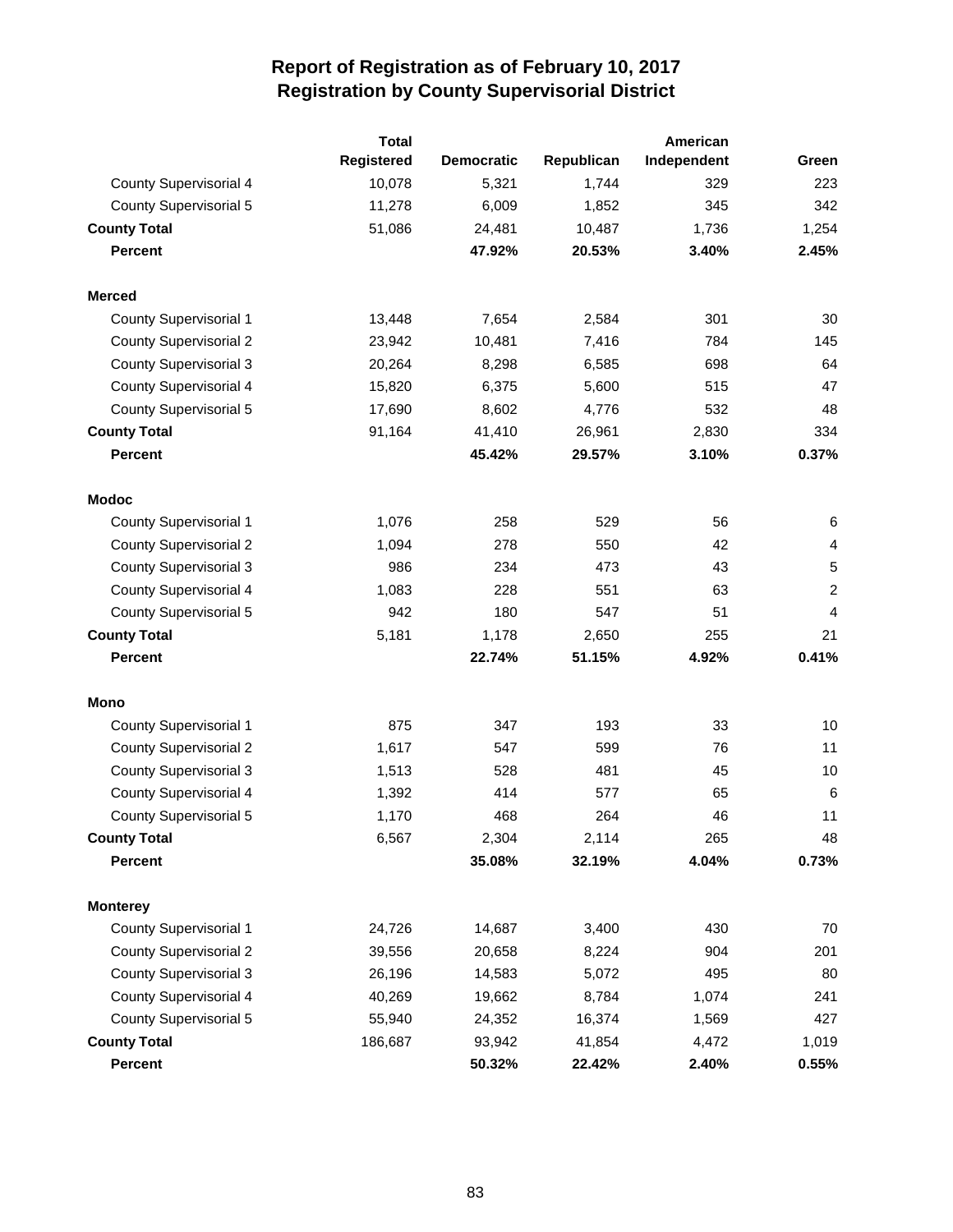|                               |                | Peace and      | No Party     |            |  |
|-------------------------------|----------------|----------------|--------------|------------|--|
|                               | Libertarian    | <b>Freedom</b> | <b>Other</b> | Preference |  |
| <b>County Supervisorial 4</b> | 80             | 48             | 32           | 2,301      |  |
| <b>County Supervisorial 5</b> | 110            | 45             | 38           | 2,537      |  |
| <b>County Total</b>           | 493            | 257            | 185          | 12,193     |  |
| <b>Percent</b>                | 0.97%          | 0.50%          | 0.36%        | 23.87%     |  |
| <b>Merced</b>                 |                |                |              |            |  |
| <b>County Supervisorial 1</b> | 61             | 33             | 8            | 2,777      |  |
| <b>County Supervisorial 2</b> | 175            | 61             | 28           | 4,852      |  |
| <b>County Supervisorial 3</b> | 142            | 44             | 13           | 4,420      |  |
| <b>County Supervisorial 4</b> | 107            | 36             | 13           | 3,127      |  |
| <b>County Supervisorial 5</b> | 119            | 37             | 10           | 3,566      |  |
| <b>County Total</b>           | 604            | 211            | 72           | 18,742     |  |
| <b>Percent</b>                | 0.66%          | 0.23%          | 0.08%        | 20.56%     |  |
| <b>Modoc</b>                  |                |                |              |            |  |
| <b>County Supervisorial 1</b> | 15             | 3              | 1            | 208        |  |
| <b>County Supervisorial 2</b> | $\overline{7}$ | $\mathbf{1}$   | 2            | 210        |  |
| <b>County Supervisorial 3</b> | $\overline{7}$ | 2              | 3            | 219        |  |
| <b>County Supervisorial 4</b> | 4              | 5              | 3            | 227        |  |
| <b>County Supervisorial 5</b> | 6              | 1              | 1            | 152        |  |
| <b>County Total</b>           | 39             | 12             | 10           | 1,016      |  |
| <b>Percent</b>                | 0.75%          | 0.23%          | 0.19%        | 19.61%     |  |
| Mono                          |                |                |              |            |  |
| <b>County Supervisorial 1</b> | 12             | 10             | 1            | 269        |  |
| <b>County Supervisorial 2</b> | 13             | 5              | 1            | 365        |  |
| <b>County Supervisorial 3</b> | 11             | 4              | 1            | 433        |  |
| <b>County Supervisorial 4</b> | 12             | 4              | 1            | 313        |  |
| <b>County Supervisorial 5</b> | 8              | 5              | 1            | 367        |  |
| <b>County Total</b>           | 56             | 28             | 5            | 1,747      |  |
| <b>Percent</b>                | 0.85%          | 0.43%          | 0.08%        | 26.60%     |  |
| <b>Monterey</b>               |                |                |              |            |  |
| <b>County Supervisorial 1</b> | 84             | 138            | 24           | 5,893      |  |
| <b>County Supervisorial 2</b> | 233            | 128            | 50           | 9,158      |  |
| <b>County Supervisorial 3</b> | 124            | 119            | 26           | 5,697      |  |
| <b>County Supervisorial 4</b> | 323            | 145            | 45           | 9,995      |  |
| <b>County Supervisorial 5</b> | 431            | 96             | 61           | 12,630     |  |
| <b>County Total</b>           | 1,195          | 626            | 206          | 43,373     |  |
| Percent                       | 0.64%          | 0.34%          | 0.11%        | 23.23%     |  |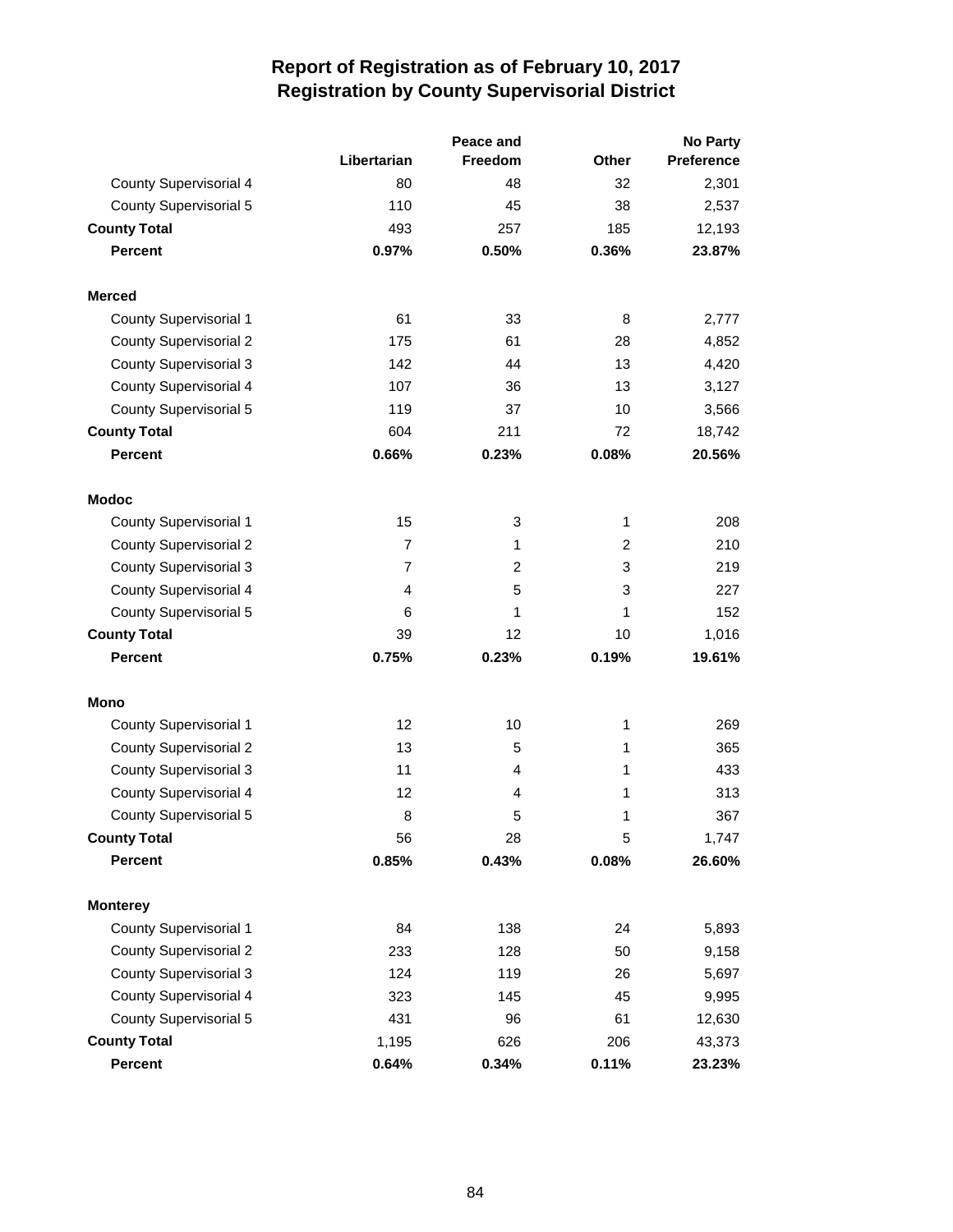|                               | <b>Total</b> |                   | American   |             |                |  |  |  |  |
|-------------------------------|--------------|-------------------|------------|-------------|----------------|--|--|--|--|
|                               | Registered   | <b>Democratic</b> | Republican | Independent | Green          |  |  |  |  |
| <b>Napa</b>                   |              |                   |            |             |                |  |  |  |  |
| <b>County Supervisorial 1</b> | 13,770       | 6,703             | 3,116      | 448         | 136            |  |  |  |  |
| <b>County Supervisorial 2</b> | 16,342       | 7,615             | 4,306      | 468         | 121            |  |  |  |  |
| <b>County Supervisorial 3</b> | 15,634       | 6,884             | 4,235      | 503         | 135            |  |  |  |  |
| <b>County Supervisorial 4</b> | 14,634       | 6,589             | 3,795      | 461         | 136            |  |  |  |  |
| <b>County Supervisorial 5</b> | 15,658       | 7,869             | 2,965      | 431         | 111            |  |  |  |  |
| <b>County Total</b>           | 76,038       | 35,660            | 18,417     | 2,311       | 639            |  |  |  |  |
| <b>Percent</b>                |              | 46.90%            | 24.22%     | 3.04%       | 0.84%          |  |  |  |  |
| <b>Nevada</b>                 |              |                   |            |             |                |  |  |  |  |
| <b>County Supervisorial 1</b> | 15,108       | 6,274             | 4,799      | 438         | 226            |  |  |  |  |
| <b>County Supervisorial 2</b> | 14,193       | 3,990             | 6,603      | 590         | 95             |  |  |  |  |
| <b>County Supervisorial 3</b> | 12,498       | 4,755             | 4,164      | 408         | 140            |  |  |  |  |
| <b>County Supervisorial 4</b> | 14,084       | 4,717             | 5,349      | 491         | 204            |  |  |  |  |
| <b>County Supervisorial 5</b> | 11,510       | 4,851             | 2,648      | 432         | 124            |  |  |  |  |
| <b>County Total</b>           | 67,393       | 24,587            | 23,563     | 2,359       | 789            |  |  |  |  |
| <b>Percent</b>                |              | 36.48%            | 34.96%     | 3.50%       | 1.17%          |  |  |  |  |
| Orange                        |              |                   |            |             |                |  |  |  |  |
| <b>County Supervisorial 1</b> | 233,252      | 103,023           | 63,056     | 4,760       | 738            |  |  |  |  |
| <b>County Supervisorial 2</b> | 350,130      | 106,602           | 145,032    | 9,833       | 1,251          |  |  |  |  |
| <b>County Supervisorial 3</b> | 326,962      | 102,491           | 126,441    | 8,267       | 1,113          |  |  |  |  |
| <b>County Supervisorial 4</b> | 269,322      | 108,412           | 87,273     | 6,367       | 907            |  |  |  |  |
| <b>County Supervisorial 5</b> | 364,406      | 102,582           | 158,449    | 10,920      | 1,197          |  |  |  |  |
| <b>County Total</b>           | 1,544,072    | 523,110           | 580,251    | 40,147      | 5,206          |  |  |  |  |
| <b>Percent</b>                |              | 33.88%            | 37.58%     | 2.60%       | 0.34%          |  |  |  |  |
| <b>Placer</b>                 |              |                   |            |             |                |  |  |  |  |
| <b>County Supervisorial 1</b> | 48,263       | 14,533            | 20,311     | 1,297       | 151            |  |  |  |  |
| <b>County Supervisorial 2</b> | 44,520       | 12,119            | 20,923     | 1,269       | 137            |  |  |  |  |
| <b>County Supervisorial 3</b> | 44,123       | 11,803            | 20,491     | 1,207       | 184            |  |  |  |  |
| <b>County Supervisorial 4</b> | 45,805       | 12,526            | 21,171     | 1,184       | 159            |  |  |  |  |
| <b>County Supervisorial 5</b> | 43,194       | 13,395            | 17,438     | 1,272       | 300            |  |  |  |  |
| <b>County Total</b>           | 225,905      | 64,376            | 100,334    | 6,229       | 931            |  |  |  |  |
| <b>Percent</b>                |              | 28.50%            | 44.41%     | 2.76%       | 0.41%          |  |  |  |  |
| <b>Plumas</b>                 |              |                   |            |             |                |  |  |  |  |
| <b>County Supervisorial 1</b> | 2,070        | 576               | 937        | 115         | 8              |  |  |  |  |
| <b>County Supervisorial 2</b> | 2,430        | 851               | 907        | 108         | 18             |  |  |  |  |
| <b>County Supervisorial 3</b> | 2,433        | 583               | 1,306      | 124         | $\overline{7}$ |  |  |  |  |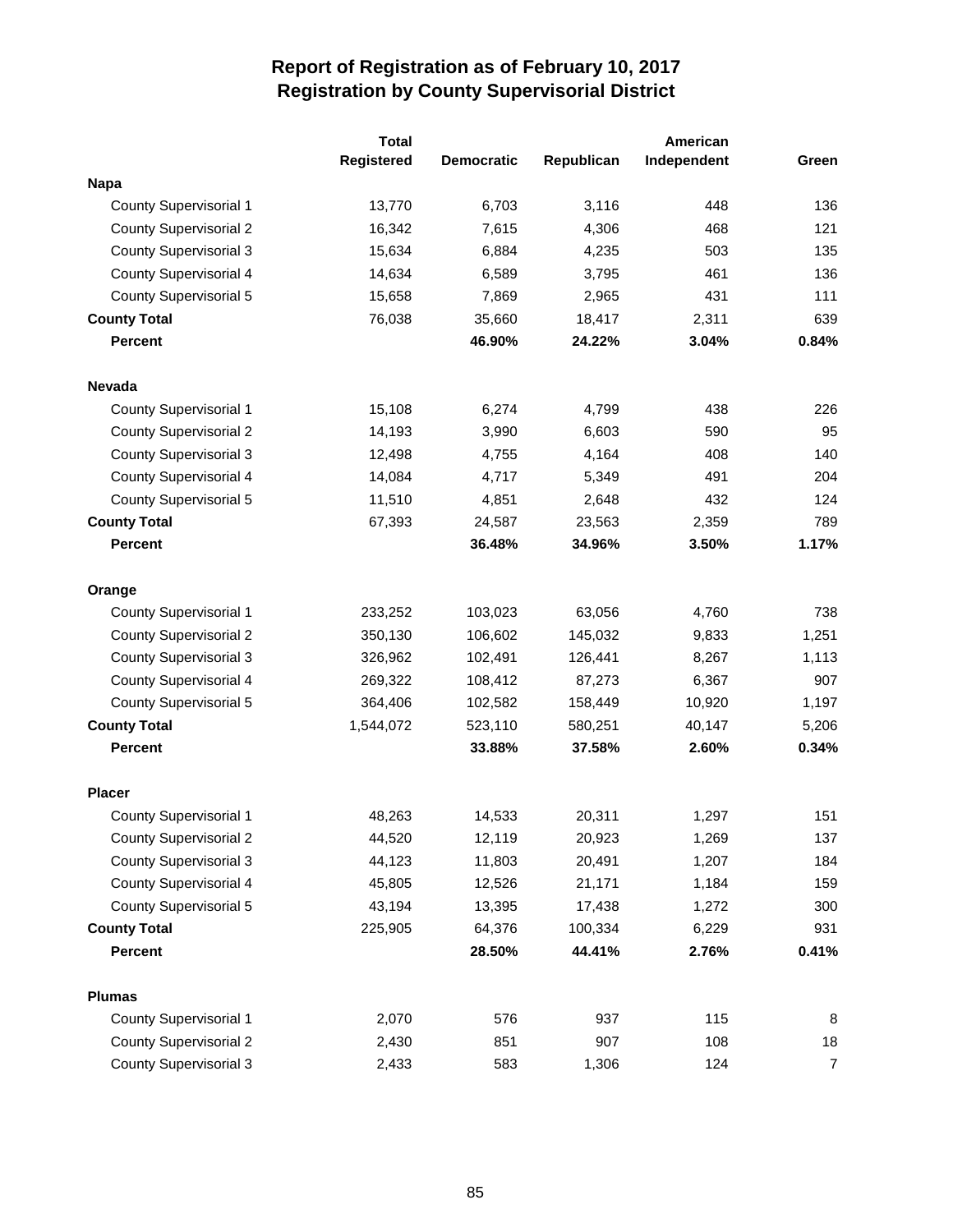|                               |             | Peace and      |        | <b>No Party</b>   |  |
|-------------------------------|-------------|----------------|--------|-------------------|--|
|                               | Libertarian | <b>Freedom</b> | Other  | <b>Preference</b> |  |
| <b>Napa</b>                   |             |                |        |                   |  |
| <b>County Supervisorial 1</b> | 128         | 39             | 69     | 3,131             |  |
| <b>County Supervisorial 2</b> | 121         | 43             | 70     | 3,598             |  |
| <b>County Supervisorial 3</b> | 132         | 31             | 101    | 3,613             |  |
| <b>County Supervisorial 4</b> | 126         | 48             | 86     | 3,393             |  |
| <b>County Supervisorial 5</b> | 82          | 46             | 62     | 4,092             |  |
| <b>County Total</b>           | 589         | 207            | 388    | 17,827            |  |
| <b>Percent</b>                | 0.77%       | 0.27%          | 0.51%  | 23.44%            |  |
| <b>Nevada</b>                 |             |                |        |                   |  |
| <b>County Supervisorial 1</b> | 171         | 33             | 2,684  | 483               |  |
| <b>County Supervisorial 2</b> | 161         | 25             | 2,362  | 367               |  |
| <b>County Supervisorial 3</b> | 161         | 44             | 2,326  | 500               |  |
| <b>County Supervisorial 4</b> | 169         | 42             | 2,638  | 474               |  |
| <b>County Supervisorial 5</b> | 140         | 32             | 2,870  | 413               |  |
| <b>County Total</b>           | 802         | 176            | 12,880 | 2,237             |  |
| <b>Percent</b>                | 1.19%       | 0.26%          | 19.11% | 3.32%             |  |
| Orange                        |             |                |        |                   |  |
| <b>County Supervisorial 1</b> | 1,612       | 994            | 601    | 58,468            |  |
| <b>County Supervisorial 2</b> | 3,530       | 761            | 990    | 82,131            |  |
| <b>County Supervisorial 3</b> | 2,816       | 705            | 800    | 84,329            |  |
| <b>County Supervisorial 4</b> | 1,976       | 814            | 603    | 62,970            |  |
| <b>County Supervisorial 5</b> | 3,354       | 645            | 890    | 86,369            |  |
| <b>County Total</b>           | 13,288      | 3,919          | 3,884  | 374,267           |  |
| <b>Percent</b>                | 0.86%       | 0.25%          | 0.25%  | 24.24%            |  |
| <b>Placer</b>                 |             |                |        |                   |  |
| <b>County Supervisorial 1</b> | 678         | 112            | 161    | 11,020            |  |
| <b>County Supervisorial 2</b> | 631         | 56             | 168    | 9,217             |  |
| <b>County Supervisorial 3</b> | 807         | 77             | 164    | 9,390             |  |
| <b>County Supervisorial 4</b> | 647         | 92             | 163    | 9,863             |  |
| <b>County Supervisorial 5</b> | 610         | 130            | 204    | 9,845             |  |
| <b>County Total</b>           | 3,373       | 467            | 860    | 49,335            |  |
| <b>Percent</b>                | 1.49%       | 0.21%          | 0.38%  | 21.84%            |  |
| <b>Plumas</b>                 |             |                |        |                   |  |
| <b>County Supervisorial 1</b> | 17          | 11             | 0      | 406               |  |
| <b>County Supervisorial 2</b> | 28          | 10             | 0      | 508               |  |
| <b>County Supervisorial 3</b> | 23          | $\mathbf 5$    | 0      | 385               |  |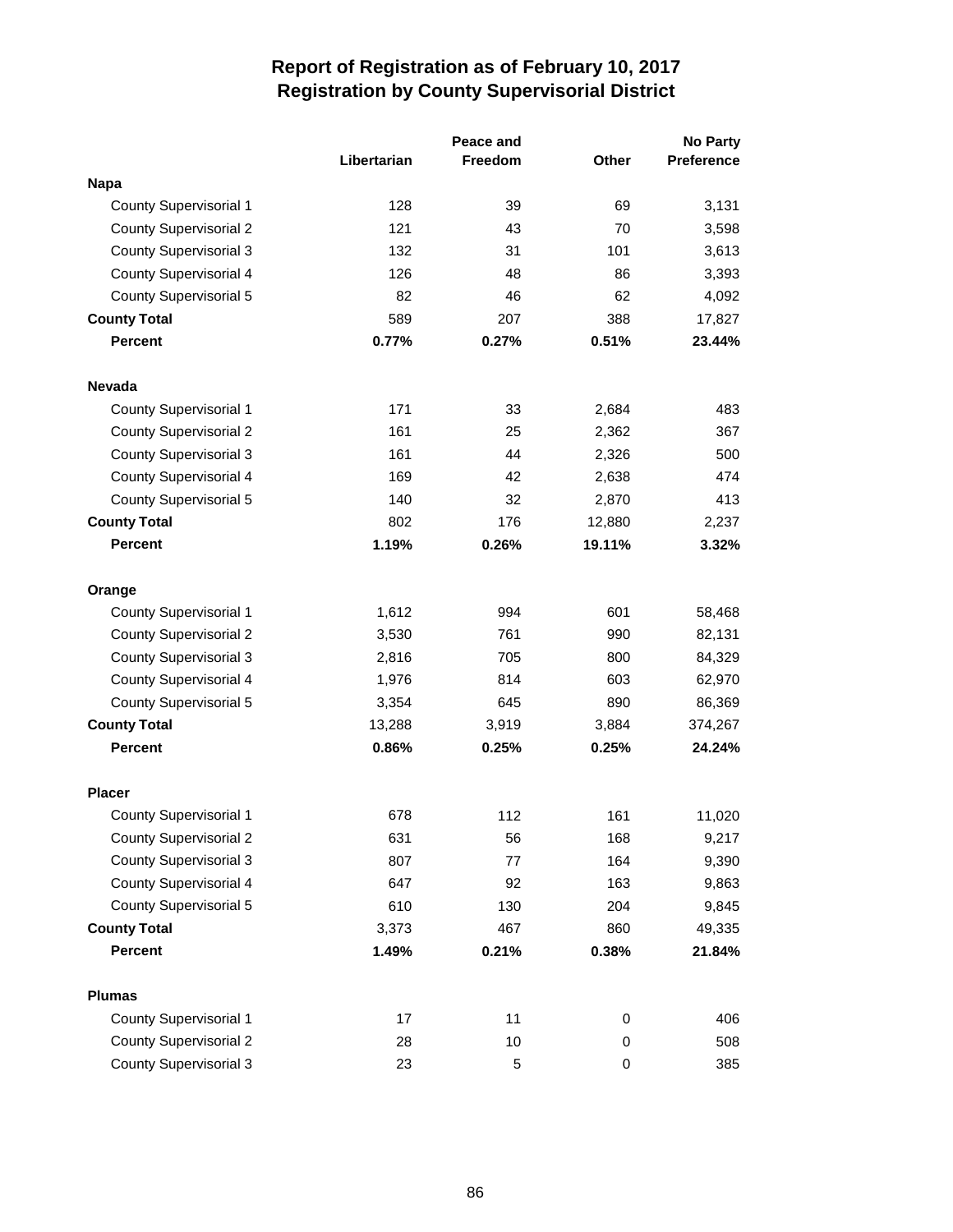|                               | <b>Total</b>      |                   |            | American    |       |
|-------------------------------|-------------------|-------------------|------------|-------------|-------|
|                               | <b>Registered</b> | <b>Democratic</b> | Republican | Independent | Green |
| <b>County Supervisorial 4</b> | 2,231             | 759               | 828        | 103         | 12    |
| <b>County Supervisorial 5</b> | 2,615             | 796               | 1,190      | 116         | 16    |
| <b>County Total</b>           | 11,779            | 3,565             | 5,168      | 566         | 61    |
| <b>Percent</b>                |                   | 30.27%            | 43.87%     | 4.81%       | 0.52% |
| <b>Riverside</b>              |                   |                   |            |             |       |
| <b>County Supervisorial 1</b> | 204,310           | 74,685            | 74,884     | 6,378       | 646   |
| <b>County Supervisorial 2</b> | 192,519           | 73,056            | 68,333     | 5,363       | 542   |
| <b>County Supervisorial 3</b> | 219,922           | 63,688            | 91,987     | 8,895       | 627   |
| County Supervisorial 4        | 192,484           | 83,589            | 63,329     | 5,255       | 531   |
| <b>County Supervisorial 5</b> | 214,366           | 93,560            | 65,914     | 6,317       | 597   |
| <b>County Total</b>           | 1,023,601         | 388,578           | 364,447    | 32,208      | 2,943 |
| <b>Percent</b>                |                   | 37.96%            | 35.60%     | 3.15%       | 0.29% |
| <b>Sacramento</b>             |                   |                   |            |             |       |
| <b>County Supervisorial 1</b> | 150,252           | 78,365            | 25,721     | 4,255       | 1,137 |
| <b>County Supervisorial 2</b> | 140,001           | 74,746            | 26,152     | 3,445       | 557   |
| <b>County Supervisorial 3</b> | 159,043           | 65,314            | 50,524     | 5,068       | 905   |
| County Supervisorial 4        | 155,846           | 50,057            | 61,329     | 5,626       | 633   |
| <b>County Supervisorial 5</b> | 169,817           | 70,818            | 51,142     | 5,391       | 658   |
| <b>County Total</b>           | 774,959           | 339,300           | 214,868    | 23,785      | 3,890 |
| <b>Percent</b>                |                   | 43.78%            | 27.73%     | 3.07%       | 0.50% |
| <b>San Benito</b>             |                   |                   |            |             |       |
| <b>County Supervisorial 1</b> | 6,036             | 2,625             | 1,928      | 168         | 21    |
| <b>County Supervisorial 2</b> | 5,758             | 2,639             | 1,639      | 194         | 40    |
| <b>County Supervisorial 3</b> | 5,237             | 2,745             | 1,163      | 134         | 16    |
| <b>County Supervisorial 4</b> | 6,709             | 2,460             | 2,634      | 196         | 29    |
| <b>County Supervisorial 5</b> | 4,463             | 2,802             | 552        | 86          | 10    |
| <b>County Total</b>           | 28,203            | 13,271            | 7,916      | 778         | 116   |
| <b>Percent</b>                |                   | 47.06%            | 28.07%     | 2.76%       | 0.41% |
| San Bernardino                |                   |                   |            |             |       |
| <b>County Supervisorial 1</b> | 175,594           | 61,114            | 63,550     | 8,484       | 536   |
| <b>County Supervisorial 2</b> | 199,115           | 78,648            | 66,141     | 6,201       | 635   |
| <b>County Supervisorial 3</b> | 200,263           | 69,713            | 76,174     | 7,568       | 838   |
| County Supervisorial 4        | 168,896           | 72,499            | 47,804     | 4,742       | 513   |
| <b>County Supervisorial 5</b> | 164,494           | 82,703            | 35,393     | 4,371       | 488   |
| <b>County Total</b>           | 908,362           | 364,677           | 289,062    | 31,366      | 3,010 |
| <b>Percent</b>                |                   | 40.15%            | 31.82%     | 3.45%       | 0.33% |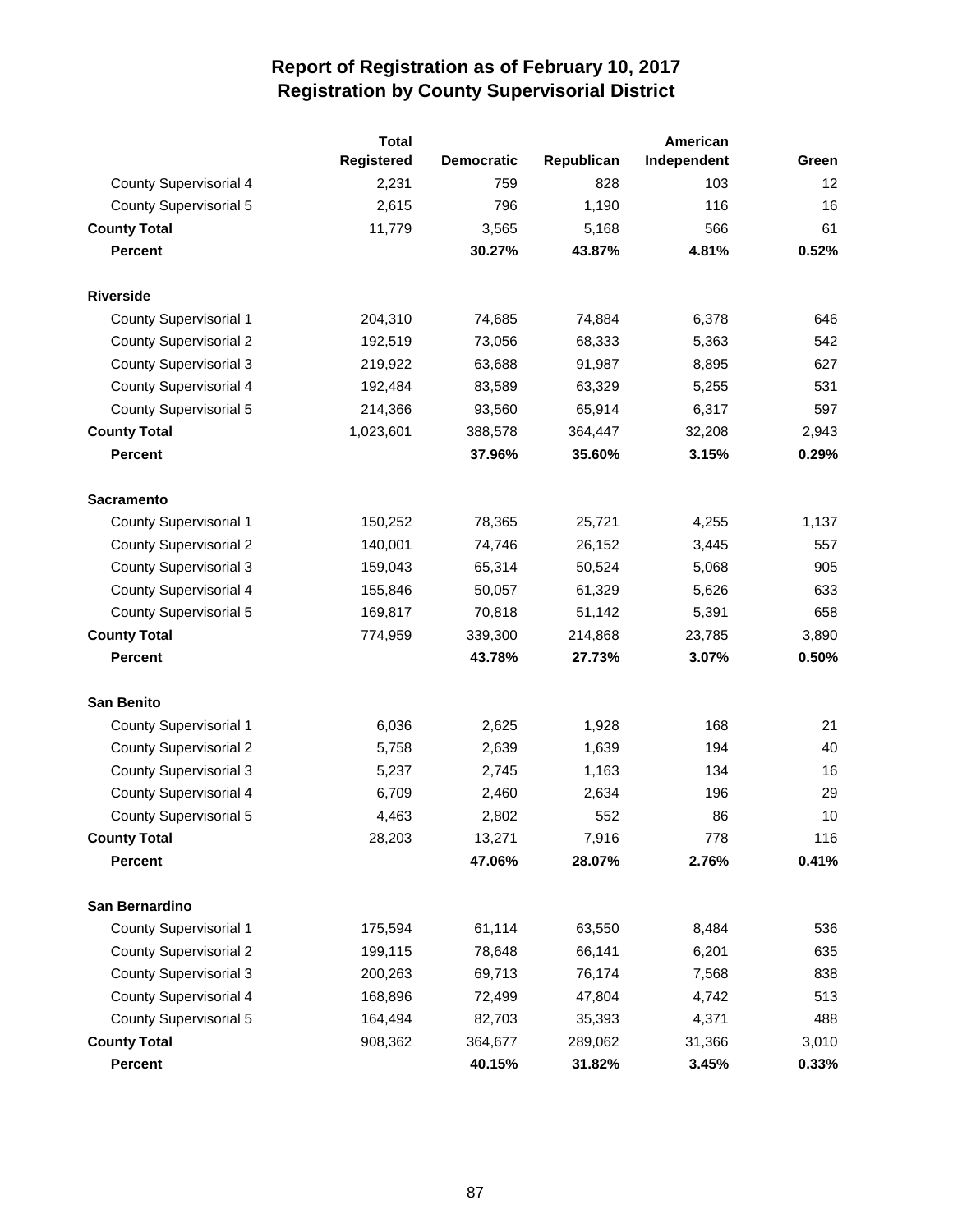|                               |             | Peace and | <b>No Party</b> |                   |  |
|-------------------------------|-------------|-----------|-----------------|-------------------|--|
|                               | Libertarian | Freedom   | <b>Other</b>    | <b>Preference</b> |  |
| <b>County Supervisorial 4</b> | 24          | 8         | 0               | 497               |  |
| County Supervisorial 5        | 33          | 3         | 1               | 460               |  |
| <b>County Total</b>           | 125         | 37        | 1               | 2,256             |  |
| <b>Percent</b>                | 1.06%       | 0.31%     | 0.01%           | 19.15%            |  |
| <b>Riverside</b>              |             |           |                 |                   |  |
| County Supervisorial 1        | 1,587       | 826       | 1,094           | 44,210            |  |
| <b>County Supervisorial 2</b> | 1,373       | 746       | 883             | 42,223            |  |
| <b>County Supervisorial 3</b> | 1,985       | 638       | 1,377           | 50,725            |  |
| <b>County Supervisorial 4</b> | 1,100       | 564       | 1,036           | 37,080            |  |
| <b>County Supervisorial 5</b> | 1,307       | 824       | 1,091           | 44,756            |  |
| <b>County Total</b>           | 7,352       | 3,598     | 5,481           | 218,994           |  |
| <b>Percent</b>                | 0.72%       | 0.35%     | 0.54%           | 21.39%            |  |
| <b>Sacramento</b>             |             |           |                 |                   |  |
| County Supervisorial 1        | 1,317       | 1,331     | 289             | 37,837            |  |
| <b>County Supervisorial 2</b> | 707         | 1,356     | 230             | 32,808            |  |
| <b>County Supervisorial 3</b> | 1,685       | 1,067     | 296             | 34,184            |  |
| <b>County Supervisorial 4</b> | 1,776       | 577       | 314             | 35,534            |  |
| <b>County Supervisorial 5</b> | 1,421       | 887       | 268             | 39,232            |  |
| <b>County Total</b>           | 6,906       | 5,218     | 1,397           | 179,595           |  |
| <b>Percent</b>                | 0.89%       | 0.67%     | 0.18%           | 23.17%            |  |
| <b>San Benito</b>             |             |           |                 |                   |  |
| County Supervisorial 1        | 33          | 14        | 12              | 1,235             |  |
| <b>County Supervisorial 2</b> | 35          | 15        | 4               | 1,192             |  |
| <b>County Supervisorial 3</b> | 29          | 10        | 4               | 1,136             |  |
| County Supervisorial 4        | 66          | 15        | 11              | 1,298             |  |
| <b>County Supervisorial 5</b> | 19          | 22        | $\overline{c}$  | 970               |  |
| <b>County Total</b>           | 182         | 76        | 33              | 5,831             |  |
| Percent                       | 0.65%       | 0.27%     | 0.12%           | 20.68%            |  |
| San Bernardino                |             |           |                 |                   |  |
| <b>County Supervisorial 1</b> | 1,477       | 735       | 1,040           | 38,658            |  |
| <b>County Supervisorial 2</b> | 1,313       | 714       | 855             | 44,608            |  |
| <b>County Supervisorial 3</b> | 1,648       | 703       | 1,118           | 42,501            |  |
| <b>County Supervisorial 4</b> | 1,207       | 769       | 749             | 40,613            |  |
| <b>County Supervisorial 5</b> | 932         | 1,042     | 756             | 38,809            |  |
| <b>County Total</b>           | 6,577       | 3,963     | 4,518           | 205,189           |  |
| Percent                       | 0.72%       | 0.44%     | 0.50%           | 22.59%            |  |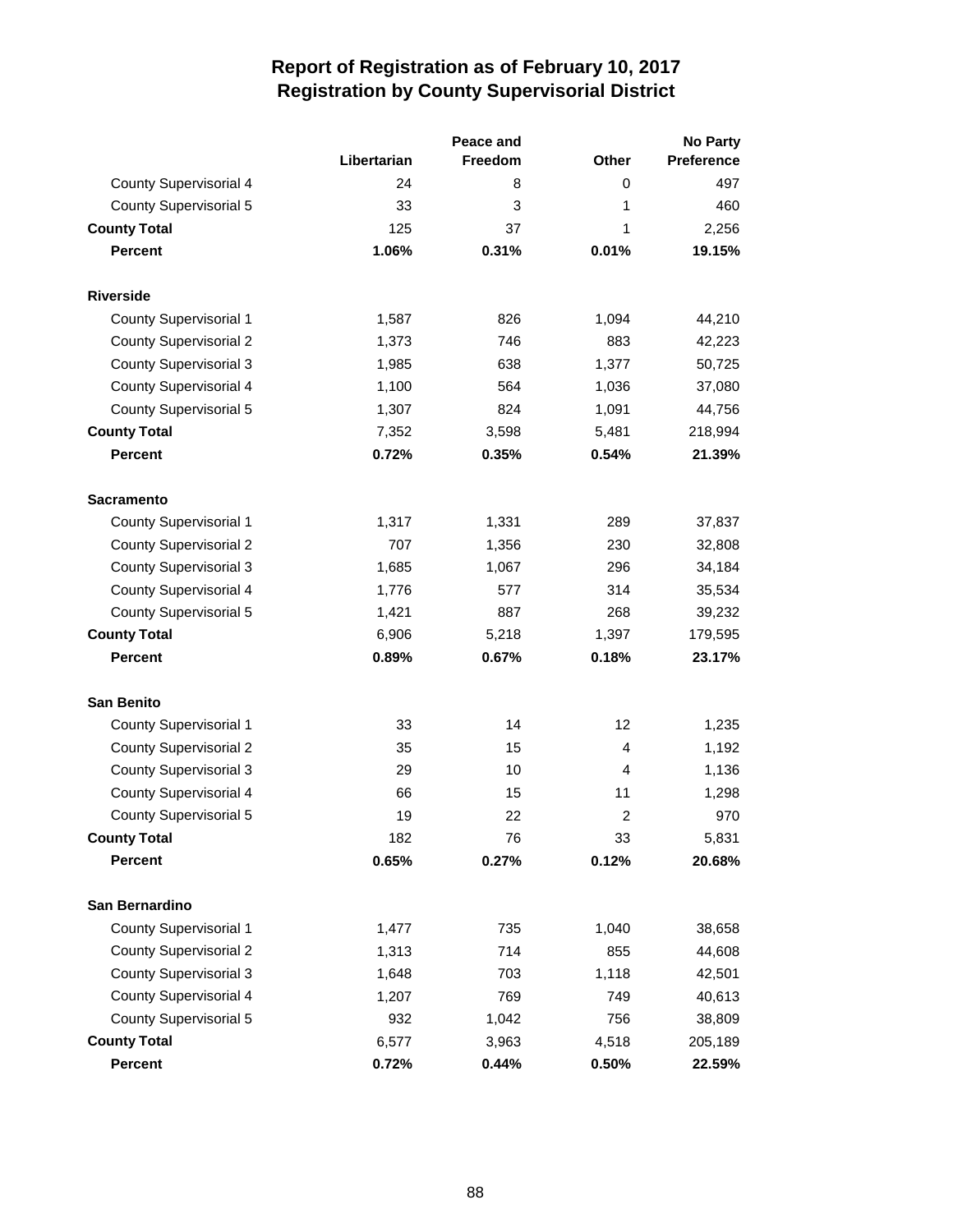|                                | <b>Total</b>      |                   |            | American    |       |
|--------------------------------|-------------------|-------------------|------------|-------------|-------|
|                                | <b>Registered</b> | <b>Democratic</b> | Republican | Independent | Green |
| San Diego                      |                   |                   |            |             |       |
| <b>County Supervisorial 1</b>  | 292,358           | 129,392           | 61,118     | 7,381       | 1,036 |
| <b>County Supervisorial 2</b>  | 354,621           | 112,783           | 135,339    | 13,366      | 1,344 |
| <b>County Supervisorial 3</b>  | 344,364           | 115,028           | 112,044    | 10,975      | 1,250 |
| County Supervisorial 4         | 359,103           | 159,841           | 73,451     | 11,573      | 2,119 |
| <b>County Supervisorial 5</b>  | 327,022           | 99,461            | 124,604    | 12,152      | 1,283 |
| <b>County Total</b>            | 1,677,468         | 616,505           | 506,556    | 55,447      | 7,032 |
| <b>Percent</b>                 |                   | 36.75%            | 30.20%     | 3.31%       | 0.42% |
| San Francisco                  |                   |                   |            |             |       |
| <b>County Supervisorial 1</b>  | 43,888            | 24,472            | 3,680      | 751         | 418   |
| <b>County Supervisorial 2</b>  | 51,434            | 26,436            | 7,645      | 1,289       | 219   |
| <b>County Supervisorial 3</b>  | 41,639            | 21,493            | 3,698      | 876         | 285   |
| <b>County Supervisorial 4</b>  | 44,063            | 22,636            | 3,759      | 759         | 405   |
| <b>County Supervisorial 5</b>  | 56,057            | 35,373            | 2,488      | 1,025       | 681   |
| County Supervisorial 6         | 43,616            | 24,331            | 2,862      | 899         | 381   |
| County Supervisorial 7         | 48,345            | 27,066            | 5,364      | 868         | 404   |
| <b>County Supervisorial 8</b>  | 59,240            | 39,991            | 2,512      | 743         | 706   |
| <b>County Supervisorial 9</b>  | 44,518            | 28,061            | 1,822      | 605         | 636   |
| County Supervisorial 10        | 42,088            | 25,047            | 2,002      | 654         | 302   |
| <b>County Supervisorial 11</b> | 38,513            | 21,425            | 2,344      | 580         | 302   |
| <b>County Total</b>            | 513,401           | 296,331           | 38,176     | 9,049       | 4,739 |
| <b>Percent</b>                 |                   | 57.72%            | 7.44%      | 1.76%       | 0.92% |
| San Joaquin                    |                   |                   |            |             |       |
| <b>County Supervisorial 1</b>  | 52,601            | 31,014            | 9,433      | 1,019       | 161   |
| <b>County Supervisorial 2</b>  | 64,167            | 32,190            | 16,587     | 1,411       | 190   |
| <b>County Supervisorial 3</b>  | 72,827            | 31,433            | 22,812     | 2,003       | 210   |
| County Supervisorial 4         | 72,240            | 20,692            | 35,240     | 2,218       | 217   |
| <b>County Supervisorial 5</b>  | 68,128            | 28,458            | 19,570     | 1,879       | 211   |
| <b>County Total</b>            | 329,963           | 143,787           | 103,642    | 8,530       | 989   |
| <b>Percent</b>                 |                   | 43.58%            | 31.41%     | 2.59%       | 0.30% |
| San Luis Obispo                |                   |                   |            |             |       |
| <b>County Supervisorial 1</b>  | 31,286            | 8,538             | 14,479     | 1,033       | 146   |
| <b>County Supervisorial 2</b>  | 33,035            | 14,058            | 9,431      | 941         | 331   |
| <b>County Supervisorial 3</b>  | 35,135            | 13,722            | 11,490     | 1,054       | 233   |
| County Supervisorial 4         | 34,645            | 11,360            | 14,197     | 1,054       | 148   |
| County Supervisorial 5         | 34,012            | 11,258            | 13,300     | 1,084       | 228   |
| <b>County Total</b>            | 168,113           | 58,936            | 62,897     | 5,166       | 1,086 |
| Percent                        |                   | 35.06%            | 37.41%     | 3.07%       | 0.65% |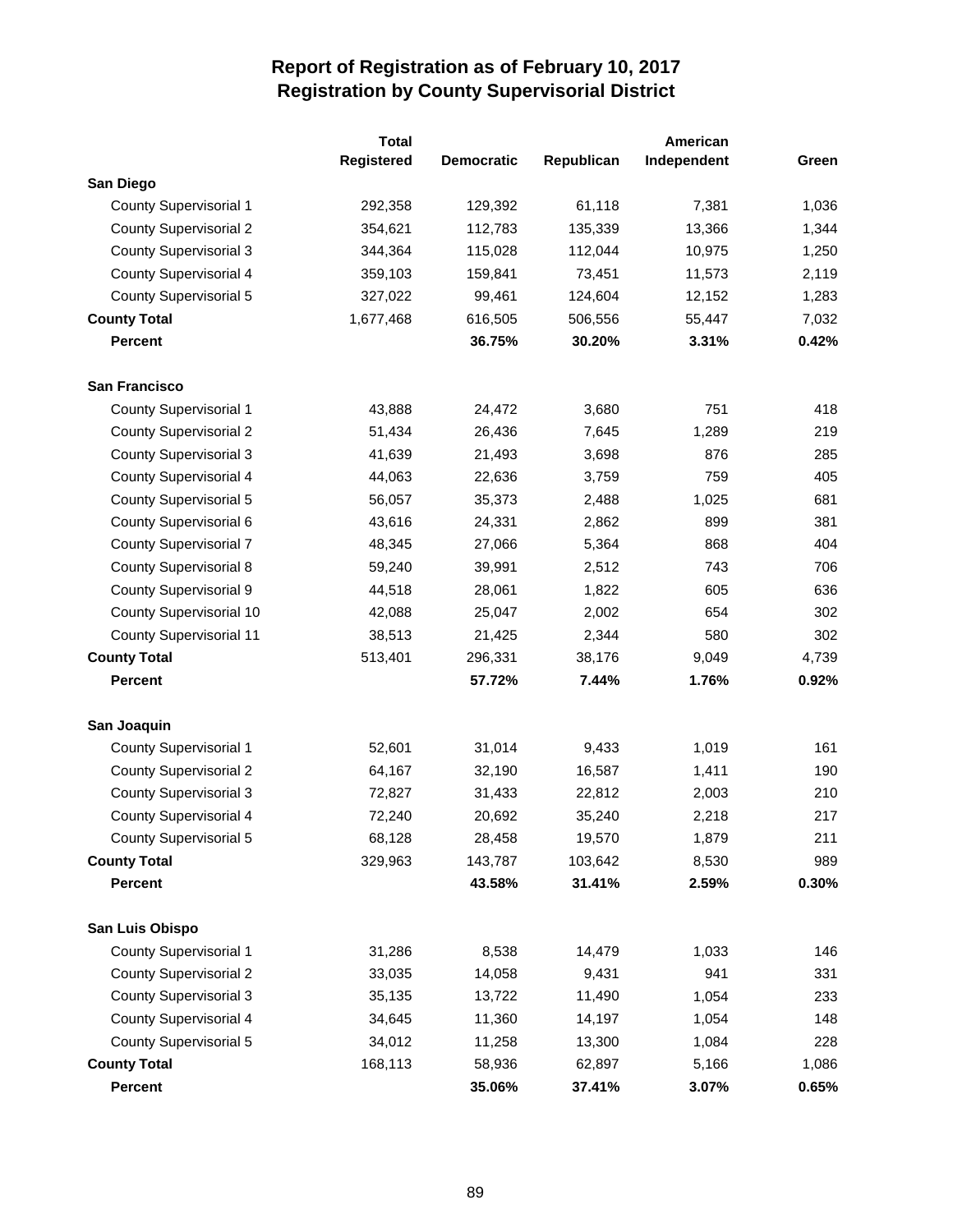|                                |             | Peace and      |       | <b>No Party</b> |
|--------------------------------|-------------|----------------|-------|-----------------|
|                                | Libertarian | <b>Freedom</b> | Other | Preference      |
| San Diego                      |             |                |       |                 |
| <b>County Supervisorial 1</b>  | 1,766       | 1,144          | 790   | 89,731          |
| <b>County Supervisorial 2</b>  | 3,426       | 906            | 1,116 | 86,341          |
| <b>County Supervisorial 3</b>  | 3,006       | 651            | 756   | 100,654         |
| <b>County Supervisorial 4</b>  | 3,647       | 1,101          | 1,043 | 106,328         |
| County Supervisorial 5         | 3,289       | 811            | 684   | 84,738          |
| <b>County Total</b>            | 15,134      | 4,613          | 4,389 | 467,792         |
| <b>Percent</b>                 | 0.90%       | 0.27%          | 0.26% | 27.89%          |
| San Francisco                  |             |                |       |                 |
| County Supervisorial 1         | 258         | 86             | 92    | 14,131          |
| <b>County Supervisorial 2</b>  | 419         | 50             | 87    | 15,289          |
| <b>County Supervisorial 3</b>  | 332         | 96             | 137   | 14,722          |
| <b>County Supervisorial 4</b>  | 256         | 114            | 104   | 16,030          |
| <b>County Supervisorial 5</b>  | 383         | 155            | 118   | 15,834          |
| County Supervisorial 6         | 360         | 165            | 102   | 14,516          |
| <b>County Supervisorial 7</b>  | 244         | 101            | 85    | 14,213          |
| <b>County Supervisorial 8</b>  | 283         | 114            | 104   | 14,787          |
| County Supervisorial 9         | 205         | 172            | 94    | 12,923          |
| County Supervisorial 10        | 189         | 182            | 116   | 13,596          |
| <b>County Supervisorial 11</b> | 171         | 169            | 120   | 13,402          |
| <b>County Total</b>            | 3,100       | 1,404          | 1,159 | 159,443         |
| <b>Percent</b>                 | 0.60%       | 0.27%          | 0.23% | 31.06%          |
| San Joaquin                    |             |                |       |                 |
| <b>County Supervisorial 1</b>  | 230         | 271            | 125   | 10,348          |
| <b>County Supervisorial 2</b>  | 334         | 298            | 194   | 12,963          |
| <b>County Supervisorial 3</b>  | 480         | 244            | 248   | 15,397          |
| <b>County Supervisorial 4</b>  | 607         | 193            | 229   | 12,844          |
| <b>County Supervisorial 5</b>  | 460         | 184            | 234   | 17,132          |
| <b>County Total</b>            | 2,111       | 1,190          | 1,030 | 68,684          |
| <b>Percent</b>                 | 0.64%       | 0.36%          | 0.31% | 20.82%          |
| San Luis Obispo                |             |                |       |                 |
| <b>County Supervisorial 1</b>  | 292         | 59             | 300   | 6,439           |
| <b>County Supervisorial 2</b>  | 344         | 86             | 385   | 7,459           |
| <b>County Supervisorial 3</b>  | 351         | 58             | 365   | 7,862           |
| <b>County Supervisorial 4</b>  | 270         | 82             | 407   | 7,127           |
| County Supervisorial 5         | 373         | 65             | 343   | 7,361           |
| <b>County Total</b>            | 1,630       | 350            | 1,800 | 36,248          |
| <b>Percent</b>                 | 0.97%       | 0.21%          | 1.07% | 21.56%          |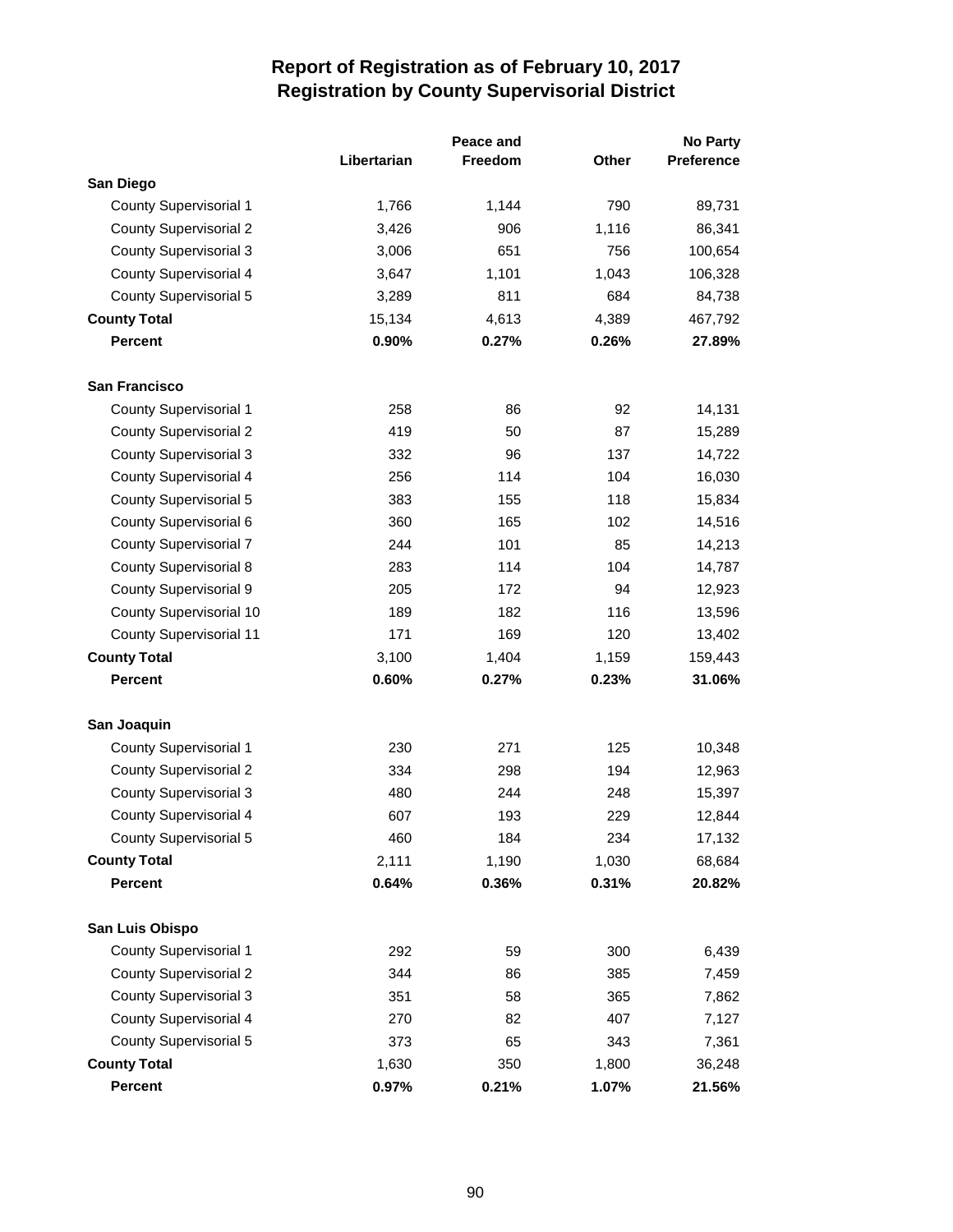|                               | <b>Total</b> |                   |            | American    |       |
|-------------------------------|--------------|-------------------|------------|-------------|-------|
|                               | Registered   | <b>Democratic</b> | Republican | Independent | Green |
| <b>San Mateo</b>              |              |                   |            |             |       |
| <b>County Supervisorial 1</b> | 78,772       | 40,104            | 13,971     | 1,698       | 338   |
| <b>County Supervisorial 2</b> | 82,591       | 41,162            | 14,915     | 1,736       | 396   |
| <b>County Supervisorial 3</b> | 98,003       | 49,001            | 19,802     | 2,383       | 662   |
| County Supervisorial 4        | 66,498       | 36,190            | 9,771      | 1,253       | 381   |
| <b>County Supervisorial 5</b> | 66,912       | 36,491            | 7,606      | 1,217       | 301   |
| <b>County Total</b>           | 392,776      | 202,948           | 66,065     | 8,287       | 2,078 |
| <b>Percent</b>                |              | 51.67%            | 16.82%     | 2.11%       | 0.53% |
| Santa Barbara                 |              |                   |            |             |       |
| County Supervisorial 1        | 45,930       | 23,153            | 9,495      | 1,145       | 362   |
| <b>County Supervisorial 2</b> | 51,272       | 24,325            | 12,703     | 1,212       | 376   |
| <b>County Supervisorial 3</b> | 48,625       | 20,424            | 12,553     | 1,083       | 300   |
| County Supervisorial 4        | 40,067       | 13,164            | 16,341     | 1,257       | 111   |
| <b>County Supervisorial 5</b> | 26,951       | 11,685            | 7,978      | 716         | 63    |
| <b>County Total</b>           | 212,845      | 92,751            | 59,070     | 5,413       | 1,212 |
| <b>Percent</b>                |              | 43.58%            | 27.75%     | 2.54%       | 0.57% |
| Santa Clara                   |              |                   |            |             |       |
| <b>County Supervisorial 1</b> | 189,069      | 83,568            | 48,704     | 4,972       | 780   |
| <b>County Supervisorial 2</b> | 130,559      | 68,276            | 18,286     | 2,648       | 631   |
| <b>County Supervisorial 3</b> | 167,922      | 77,058            | 29,555     | 3,348       | 569   |
| County Supervisorial 4        | 180,832      | 87,000            | 35,906     | 4,146       | 881   |
| County Supervisorial 5        | 199,957      | 91,401            | 35,857     | 2,968       | 808   |
| <b>County Total</b>           | 868,339      | 407,303           | 168,308    | 18,082      | 3,669 |
| <b>Percent</b>                |              | 46.91%            | 19.38%     | 2.08%       | 0.42% |
| <b>Santa Cruz</b>             |              |                   |            |             |       |
| <b>County Supervisorial 1</b> | 35,047       | 19,478            | 5,746      | 774         | 382   |
| <b>County Supervisorial 2</b> | 33,535       | 17,946            | 6,463      | 782         | 300   |
| <b>County Supervisorial 3</b> | 35,096       | 22,559            | 2,782      | 631         | 540   |
| County Supervisorial 4        | 18,876       | 11,450            | 2,344      | 327         | 99    |
| <b>County Supervisorial 5</b> | 34,928       | 17,911            | 6,577      | 944         | 505   |
| <b>County Total</b>           | 157,482      | 89,344            | 23,912     | 3,458       | 1,826 |
| <b>Percent</b>                |              | 56.73%            | 15.18%     | 2.20%       | 1.16% |
| <b>Shasta</b>                 |              |                   |            |             |       |
| <b>County Supervisorial 1</b> | 19,411       | 5,376             | 8,337      | 802         | 109   |
| <b>County Supervisorial 2</b> | 19,758       | 4,996             | 9,203      | 737         | 76    |
| <b>County Supervisorial 3</b> | 19,645       | 4,604             | 9,759      | 787         | 89    |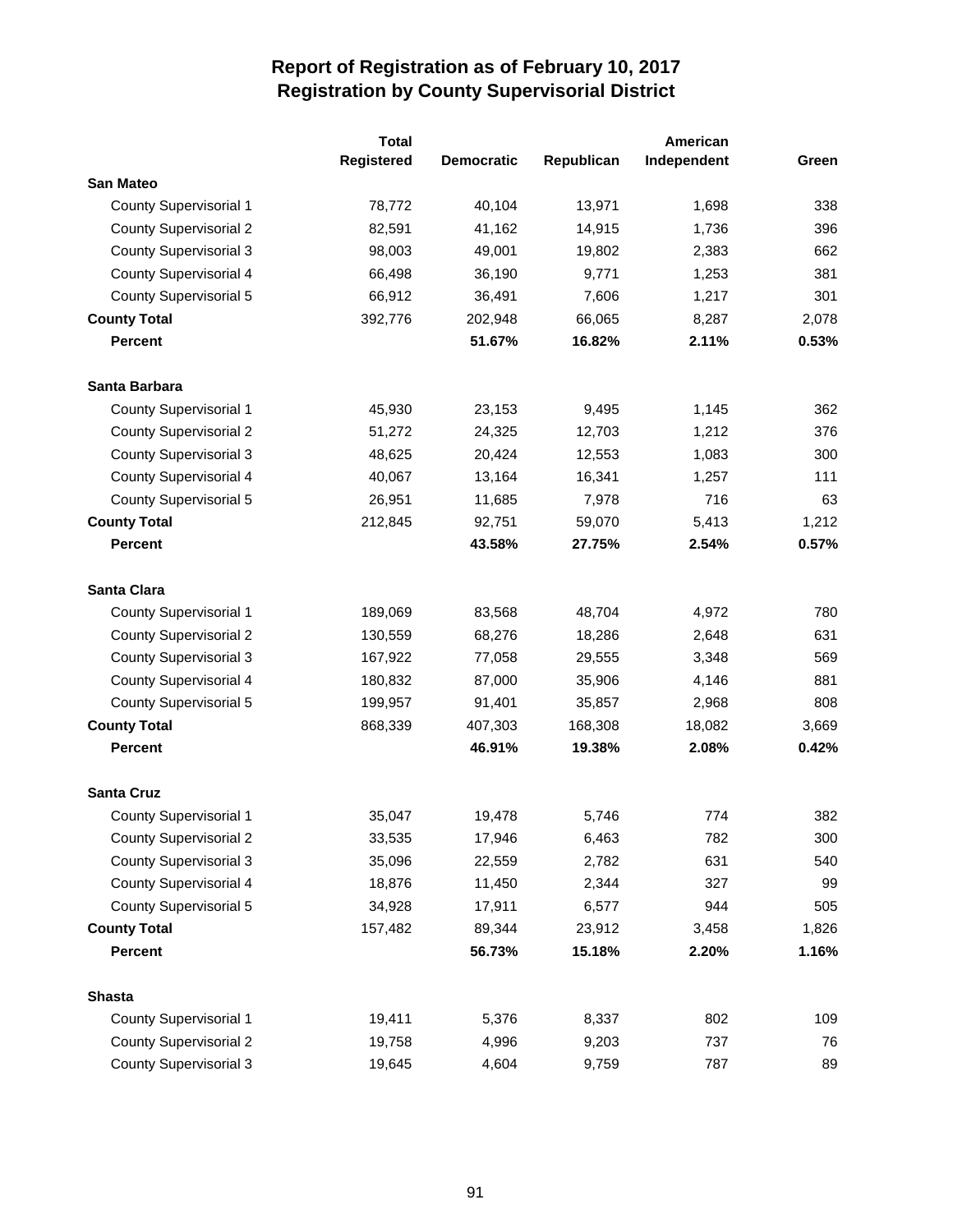|                               |             | Peace and      |       | <b>No Party</b>   |  |
|-------------------------------|-------------|----------------|-------|-------------------|--|
|                               | Libertarian | <b>Freedom</b> | Other | <b>Preference</b> |  |
| <b>San Mateo</b>              |             |                |       |                   |  |
| <b>County Supervisorial 1</b> | 370         | 168            | 147   | 21,976            |  |
| <b>County Supervisorial 2</b> | 466         | 145            | 174   | 23,597            |  |
| <b>County Supervisorial 3</b> | 754         | 147            | 224   | 25,030            |  |
| <b>County Supervisorial 4</b> | 439         | 215            | 129   | 18,120            |  |
| <b>County Supervisorial 5</b> | 290         | 217            | 155   | 20,635            |  |
| <b>County Total</b>           | 2,319       | 892            | 829   | 109,358           |  |
| <b>Percent</b>                | 0.59%       | 0.23%          | 0.21% | 27.84%            |  |
| Santa Barbara                 |             |                |       |                   |  |
| <b>County Supervisorial 1</b> | 341         | 110            | 359   | 10,965            |  |
| <b>County Supervisorial 2</b> | 400         | 98             | 376   | 11,782            |  |
| <b>County Supervisorial 3</b> | 450         | 81             | 267   | 13,467            |  |
| <b>County Supervisorial 4</b> | 260         | 103            | 220   | 8,611             |  |
| <b>County Supervisorial 5</b> | 146         | 91             | 143   | 6,129             |  |
| <b>County Total</b>           | 1,597       | 483            | 1,365 | 50,954            |  |
| <b>Percent</b>                | 0.75%       | 0.23%          | 0.64% | 23.94%            |  |
| <b>Santa Clara</b>            |             |                |       |                   |  |
| <b>County Supervisorial 1</b> | 1,422       | 434            | 293   | 48,896            |  |
| <b>County Supervisorial 2</b> | 842         | 681            | 203   | 38,992            |  |
| <b>County Supervisorial 3</b> | 943         | 475            | 252   | 55,722            |  |
| <b>County Supervisorial 4</b> | 1,453       | 417            | 303   | 50,726            |  |
| <b>County Supervisorial 5</b> | 1,166       | 204            | 327   | 67,226            |  |
| <b>County Total</b>           | 5,826       | 2,211          | 1,378 | 261,562           |  |
| <b>Percent</b>                | 0.67%       | 0.25%          | 0.16% | 30.12%            |  |
| <b>Santa Cruz</b>             |             |                |       |                   |  |
| <b>County Supervisorial 1</b> | 314         | 94             | 213   | 8,046             |  |
| <b>County Supervisorial 2</b> | 283         | 104            | 164   | 7,493             |  |
| <b>County Supervisorial 3</b> | 252         | 99             | 212   | 8,021             |  |
| <b>County Supervisorial 4</b> | 92          | 88             | 54    | 4,422             |  |
| <b>County Supervisorial 5</b> | 456         | 102            | 189   | 8,244             |  |
| <b>County Total</b>           | 1,397       | 487            | 832   | 36,226            |  |
| <b>Percent</b>                | 0.89%       | 0.31%          | 0.53% | 23.00%            |  |
| <b>Shasta</b>                 |             |                |       |                   |  |
| <b>County Supervisorial 1</b> | 240         | 59             | 54    | 4,434             |  |
| <b>County Supervisorial 2</b> | 222         | 58             | 55    | 4,411             |  |
| <b>County Supervisorial 3</b> | 215         | 71             | 52    | 4,068             |  |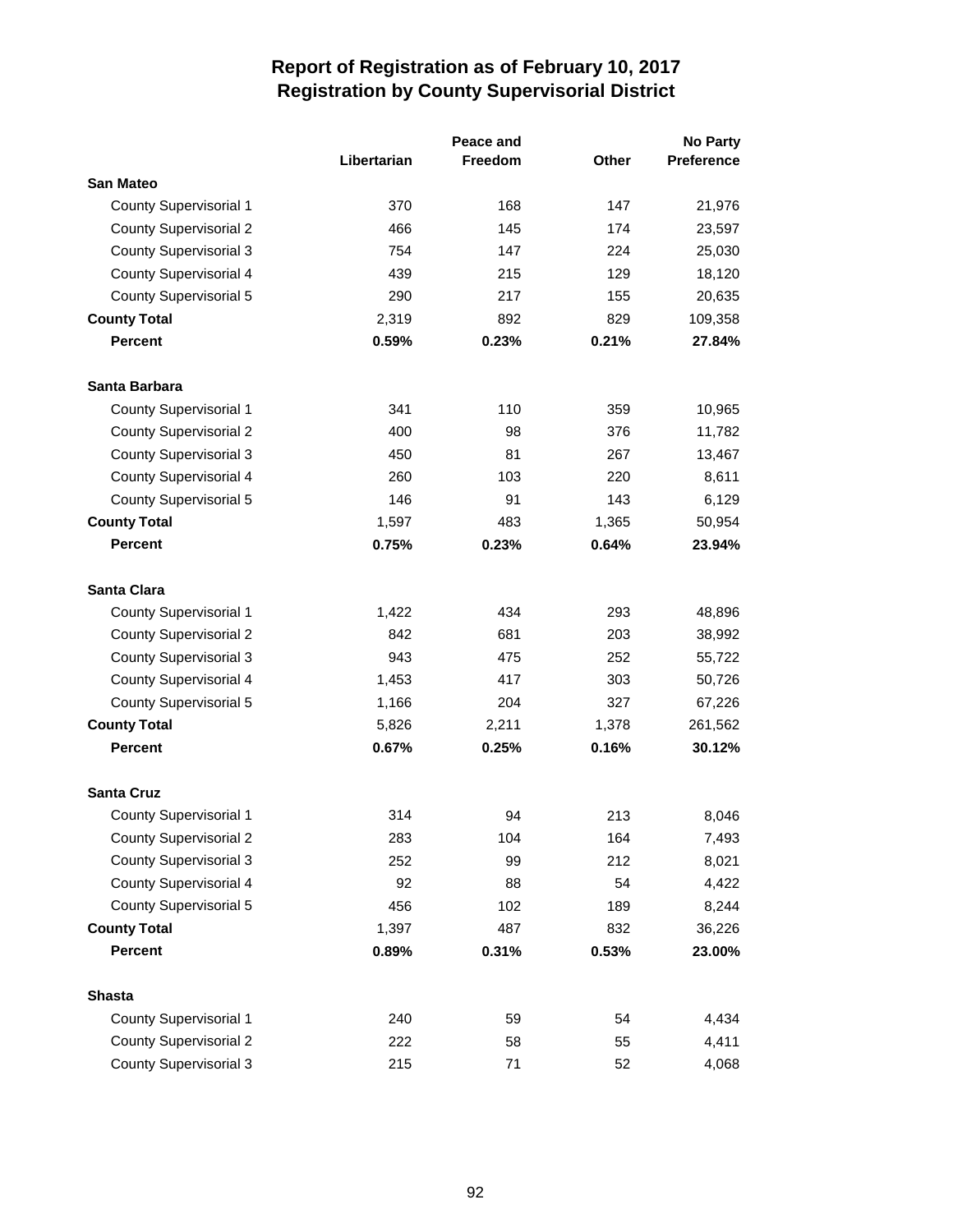|                               | <b>Total</b>      |                   |            | American    |                  |
|-------------------------------|-------------------|-------------------|------------|-------------|------------------|
|                               | <b>Registered</b> | <b>Democratic</b> | Republican | Independent | Green            |
| <b>County Supervisorial 4</b> | 20,017            | 4,671             | 9,876      | 743         | 74               |
| <b>County Supervisorial 5</b> | 20,243            | 4,704             | 10,339     | 851         | 55               |
| <b>County Total</b>           | 99,074            | 24,351            | 47,514     | 3,920       | 403              |
| <b>Percent</b>                |                   | 24.58%            | 47.96%     | 3.96%       | 0.41%            |
| <b>Sierra</b>                 |                   |                   |            |             |                  |
| <b>County Supervisorial 1</b> | 521               | 161               | 181        | 26          | 8                |
| <b>County Supervisorial 2</b> | 432               | 147               | 173        | 19          | $\overline{c}$   |
| <b>County Supervisorial 3</b> | 493               | 127               | 230        | 28          | $\sqrt{3}$       |
| <b>County Supervisorial 4</b> | 436               | 130               | 178        | 31          | $\boldsymbol{2}$ |
| <b>County Supervisorial 5</b> | 352               | 76                | 170        | 20          | $\overline{2}$   |
| <b>County Total</b>           | 2,234             | 641               | 932        | 124         | 17               |
| <b>Percent</b>                |                   | 28.69%            | 41.72%     | 5.55%       | 0.76%            |
| Siskiyou                      |                   |                   |            |             |                  |
| <b>County Supervisorial 1</b> | 4,758             | 1,271             | 2,109      | 231         | 23               |
| <b>County Supervisorial 2</b> | 5,738             | 2,391             | 1,592      | 226         | 81               |
| <b>County Supervisorial 3</b> | 5,891             | 2,019             | 2,047      | 279         | 39               |
| <b>County Supervisorial 4</b> | 5,661             | 1,478             | 2,530      | 300         | 26               |
| <b>County Supervisorial 5</b> | 5,423             | 1,401             | 2,441      | 255         | 43               |
| <b>County Total</b>           | 27,471            | 8,560             | 10,719     | 1,291       | 212              |
| <b>Percent</b>                |                   | 31.16%            | 39.02%     | 4.70%       | 0.77%            |
| <b>Solano</b>                 |                   |                   |            |             |                  |
| <b>County Supervisorial 1</b> | 45,354            | 26,694            | 5,500      | 1,030       | 226              |
| <b>County Supervisorial 2</b> | 51,281            | 26,331            | 10,113     | 1,433       | 251              |
| <b>County Supervisorial 3</b> | 40,798            | 19,761            | 8,792      | 1,138       | 160              |
| <b>County Supervisorial 4</b> | 42,601            | 16,014            | 14,303     | 1,496       | 146              |
| <b>County Supervisorial 5</b> | 49,158            | 20,628            | 14,352     | 1,594       | 148              |
| <b>County Total</b>           | 229,192           | 109,428           | 53,060     | 6,691       | 931              |
| <b>Percent</b>                |                   | 47.75%            | 23.15%     | 2.92%       | 0.41%            |
| Sonoma                        |                   |                   |            |             |                  |
| <b>County Supervisorial 1</b> | 60,511            | 31,703            | 13,575     | 1,405       | 539              |
| <b>County Supervisorial 2</b> | 57,129            | 29,978            | 11,345     | 1,488       | 672              |
| <b>County Supervisorial 3</b> | 47,833            | 25,916            | 8,207      | 1,254       | 579              |
| <b>County Supervisorial 4</b> | 53,272            | 26,391            | 12,619     | 1,384       | 421              |
| <b>County Supervisorial 5</b> | 52,658            | 30,498            | 7,831      | 1,057       | 979              |
| <b>County Total</b>           | 271,403           | 144,486           | 53,577     | 6,588       | 3,190            |
| <b>Percent</b>                |                   | 53.24%            | 19.74%     | 2.43%       | 1.18%            |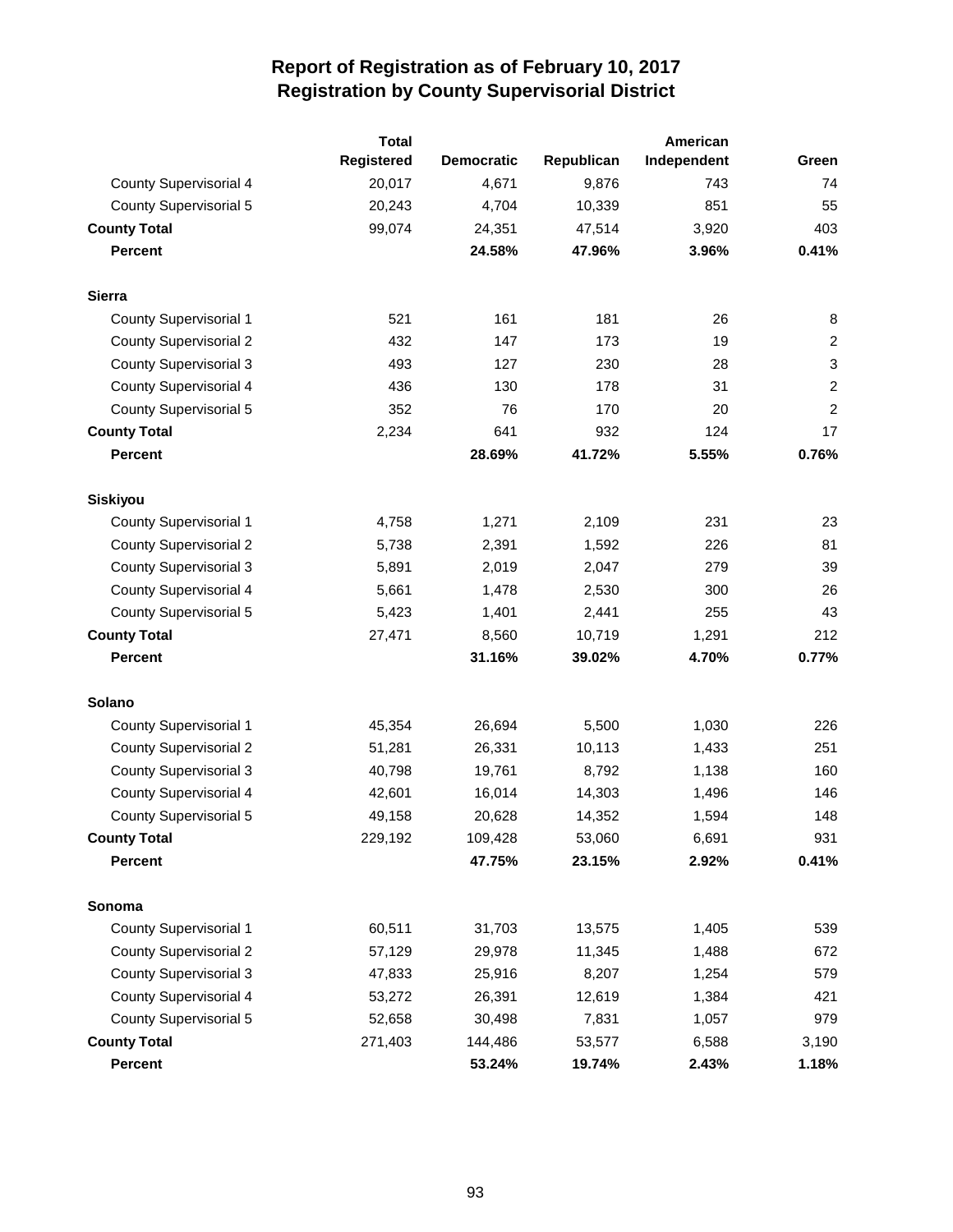|                               |                | Peace and      | No Party     |            |  |
|-------------------------------|----------------|----------------|--------------|------------|--|
|                               | Libertarian    | <b>Freedom</b> | <b>Other</b> | Preference |  |
| <b>County Supervisorial 4</b> | 205            | 65             | 49           | 4,334      |  |
| <b>County Supervisorial 5</b> | 181            | 56             | 40           | 4,017      |  |
| <b>County Total</b>           | 1,063          | 309            | 250          | 21,264     |  |
| <b>Percent</b>                | 1.07%          | 0.31%          | 0.25%        | 21.46%     |  |
| <b>Sierra</b>                 |                |                |              |            |  |
| <b>County Supervisorial 1</b> | 12             | 0              | 13           | 120        |  |
| <b>County Supervisorial 2</b> | 4              | 0              | 9            | 78         |  |
| <b>County Supervisorial 3</b> | 8              | 1              | 6            | 90         |  |
| <b>County Supervisorial 4</b> | 4              | 0              | 10           | 81         |  |
| <b>County Supervisorial 5</b> | $\overline{2}$ | 1              | 6            | 75         |  |
| <b>County Total</b>           | 30             | 2              | 44           | 444        |  |
| <b>Percent</b>                | 1.34%          | 0.09%          | 1.97%        | 19.87%     |  |
| <b>Siskiyou</b>               |                |                |              |            |  |
| <b>County Supervisorial 1</b> | 44             | 24             | 10           | 1,046      |  |
| <b>County Supervisorial 2</b> | 70             | 23             | 15           | 1,340      |  |
| <b>County Supervisorial 3</b> | 57             | 19             | 11           | 1,420      |  |
| <b>County Supervisorial 4</b> | 68             | 23             | 6            | 1,230      |  |
| <b>County Supervisorial 5</b> | 89             | 28             | 3            | 1,163      |  |
| <b>County Total</b>           | 328            | 117            | 45           | 6,199      |  |
| <b>Percent</b>                | 1.19%          | 0.43%          | 0.16%        | 22.57%     |  |
| <b>Solano</b>                 |                |                |              |            |  |
| <b>County Supervisorial 1</b> | 207            | 175            | 220          | 11,302     |  |
| <b>County Supervisorial 2</b> | 383            | 129            | 274          | 12,367     |  |
| <b>County Supervisorial 3</b> | 290            | 154            | 244          | 10,259     |  |
| <b>County Supervisorial 4</b> | 375            | 114            | 243          | 9,910      |  |
| <b>County Supervisorial 5</b> | 432            | 113            | 266          | 11,625     |  |
| <b>County Total</b>           | 1,687          | 685            | 1,247        | 55,463     |  |
| <b>Percent</b>                | 0.74%          | 0.30%          | 0.54%        | 24.20%     |  |
| Sonoma                        |                |                |              |            |  |
| <b>County Supervisorial 1</b> | 441            | 99             | 234          | 12,515     |  |
| <b>County Supervisorial 2</b> | 449            | 96             | 243          | 12,858     |  |
| <b>County Supervisorial 3</b> | 434            | 115            | 209          | 11,119     |  |
| County Supervisorial 4        | 437            | 110            | 164          | 11,746     |  |
| <b>County Supervisorial 5</b> | 406            | 167            | 183          | 11,537     |  |
| <b>County Total</b>           | 2,167          | 587            | 1,033        | 59,775     |  |
| Percent                       | 0.80%          | 0.22%          | 0.38%        | 22.02%     |  |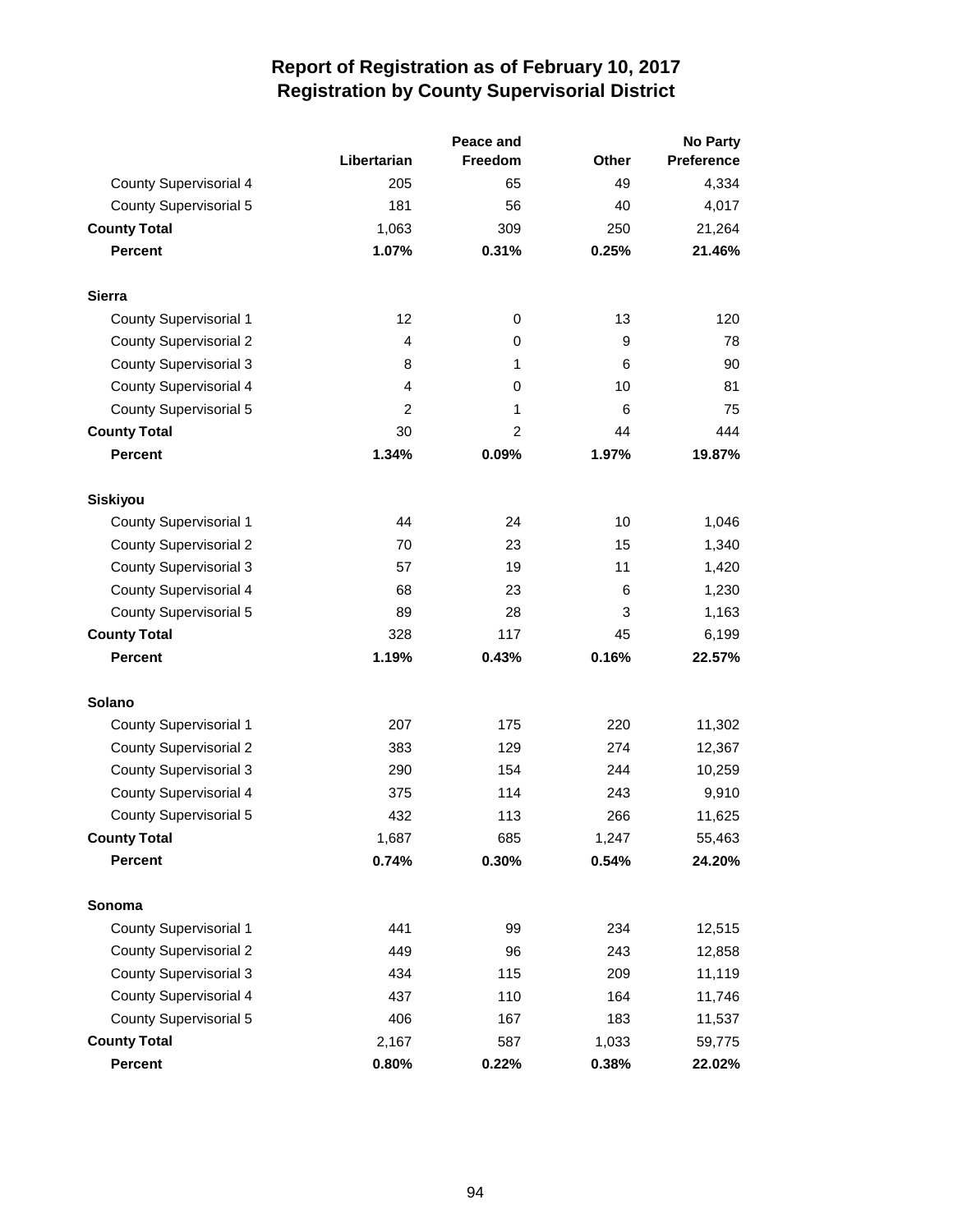|                               | <b>Total</b> |                   |            | American    |       |
|-------------------------------|--------------|-------------------|------------|-------------|-------|
|                               | Registered   | <b>Democratic</b> | Republican | Independent | Green |
| <b>Stanislaus</b>             |              |                   |            |             |       |
| <b>County Supervisorial 1</b> | 51,066       | 17,219            | 21,674     | 1,675       | 134   |
| <b>County Supervisorial 2</b> | 47,892       | 16,428            | 19,646     | 1,434       | 149   |
| <b>County Supervisorial 3</b> | 45,582       | 19,644            | 15,369     | 1,278       | 121   |
| County Supervisorial 4        | 54,250       | 21,014            | 20,731     | 1,650       | 175   |
| <b>County Supervisorial 5</b> | 41,256       | 19,352            | 12,404     | 1,067       | 108   |
| <b>County Total</b>           | 240,046      | 93,657            | 89,824     | 7,104       | 687   |
| <b>Percent</b>                |              | 39.02%            | 37.42%     | 2.96%       | 0.29% |
| <b>Sutter</b>                 |              |                   |            |             |       |
| <b>County Supervisorial 1</b> | 9,015        | 3,002             | 3,653      | 255         | 20    |
| <b>County Supervisorial 2</b> | 6,720        | 2,218             | 2,348      | 284         | 28    |
| <b>County Supervisorial 3</b> | 10,931       | 2,940             | 5,364      | 342         | 24    |
| County Supervisorial 4        | 9,581        | 3,476             | 3,212      | 309         | 25    |
| <b>County Supervisorial 5</b> | 9,324        | 2,638             | 4,255      | 308         | 22    |
| <b>County Total</b>           | 45,571       | 14,274            | 18,832     | 1,498       | 119   |
| <b>Percent</b>                |              | 31.32%            | 41.32%     | 3.29%       | 0.26% |
| Tehama                        |              |                   |            |             |       |
| <b>County Supervisorial 1</b> | 7,359        | 1,838             | 3,565      | 340         | 23    |
| <b>County Supervisorial 2</b> | 6,339        | 1,726             | 2,777      | 323         | 13    |
| <b>County Supervisorial 3</b> | 7,081        | 1,785             | 3,328      | 375         | 18    |
| County Supervisorial 4        | 5,628        | 1,709             | 2,240      | 276         | 22    |
| County Supervisorial 5        | 5,886        | 1,723             | 2,471      | 266         | 21    |
| <b>County Total</b>           | 32,293       | 8,781             | 14,381     | 1,580       | 97    |
| <b>Percent</b>                |              | 27.19%            | 44.53%     | 4.89%       | 0.30% |
| <b>Trinity</b>                |              |                   |            |             |       |
| <b>County Supervisorial 1</b> | 1,653        | 559               | 623        | 81          | 20    |
| <b>County Supervisorial 2</b> | 1,621        | 471               | 582        | 76          | 19    |
| <b>County Supervisorial 3</b> | 1,617        | 570               | 466        | 78          | 18    |
| County Supervisorial 4        | 1,544        | 592               | 476        | 70          | 20    |
| <b>County Supervisorial 5</b> | 1,494        | 452               | 429        | 78          | 25    |
| <b>County Total</b>           | 7,929        | 2,644             | 2,576      | 383         | 102   |
| <b>Percent</b>                |              | 33.35%            | 32.49%     | 4.83%       | 1.29% |
| <b>Tulare</b>                 |              |                   |            |             |       |
| <b>County Supervisorial 1</b> | 32,736       | 10,392            | 13,943     | 1,107       | 113   |
| <b>County Supervisorial 2</b> | 29,128       | 9,970             | 11,691     | 914         | 65    |
| <b>County Supervisorial 3</b> | 40,826       | 12,008            | 18,747     | 1,376       | 160   |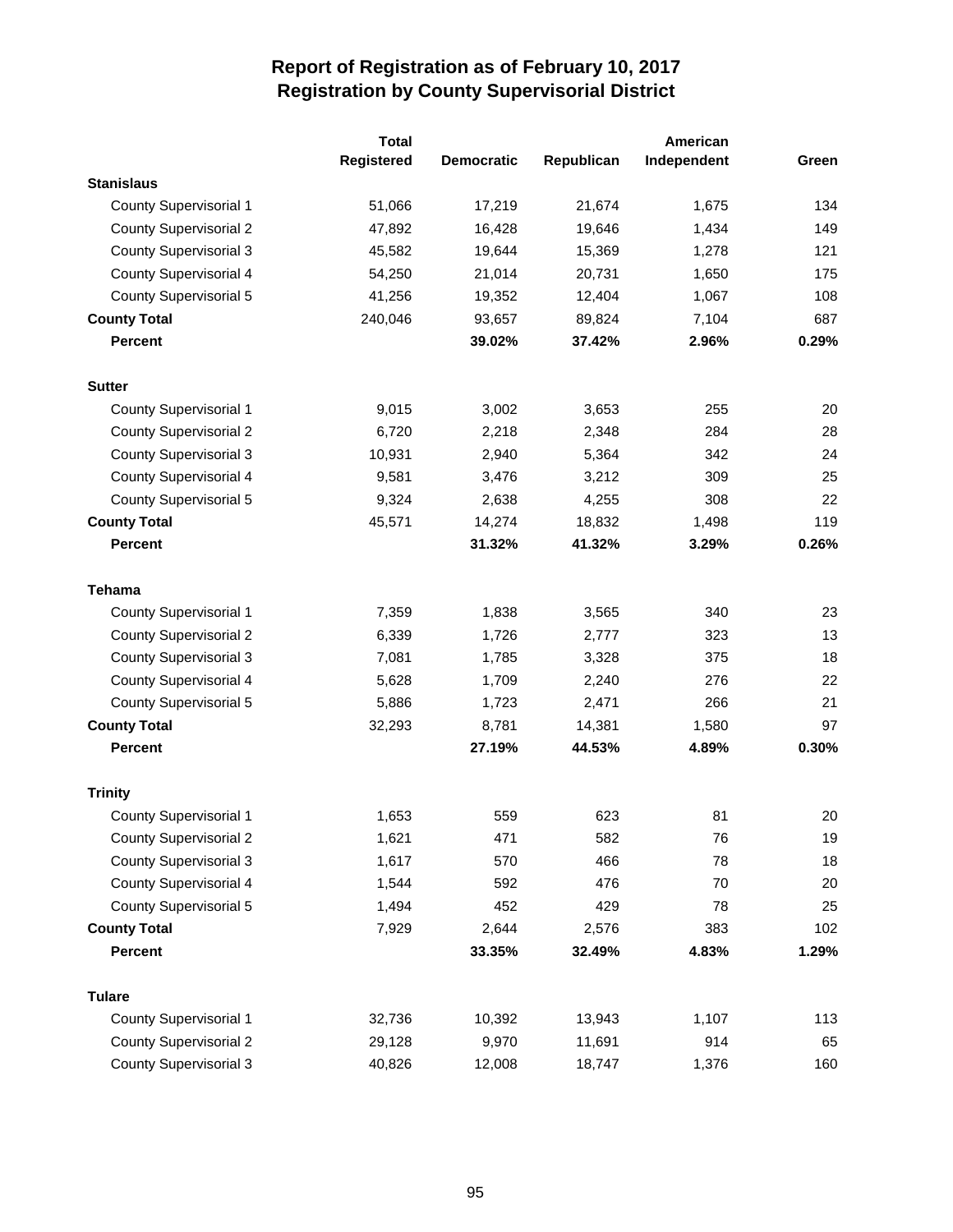|                               |             | Peace and      |        | <b>No Party</b>   |  |
|-------------------------------|-------------|----------------|--------|-------------------|--|
|                               | Libertarian | <b>Freedom</b> | Other  | <b>Preference</b> |  |
| <b>Stanislaus</b>             |             |                |        |                   |  |
| <b>County Supervisorial 1</b> | 383         | 139            | 511    | 9,331             |  |
| <b>County Supervisorial 2</b> | 366         | 128            | 436    | 9,305             |  |
| <b>County Supervisorial 3</b> | 303         | 154            | 448    | 8,265             |  |
| <b>County Supervisorial 4</b> | 423         | 169            | 586    | 9,502             |  |
| <b>County Supervisorial 5</b> | 254         | 153            | 374    | 7,544             |  |
| <b>County Total</b>           | 1,729       | 743            | 2,355  | 43,947            |  |
| <b>Percent</b>                | 0.72%       | 0.31%          | 0.98%  | 18.31%            |  |
| <b>Sutter</b>                 |             |                |        |                   |  |
| <b>County Supervisorial 1</b> | 72          | 32             | 148    | 1,833             |  |
| <b>County Supervisorial 2</b> | 67          | 27             | 147    | 1,601             |  |
| <b>County Supervisorial 3</b> | 82          | 28             | 152    | 1,999             |  |
| <b>County Supervisorial 4</b> | 74          | 41             | 126    | 2,318             |  |
| <b>County Supervisorial 5</b> | 82          | 30             | 126    | 1,863             |  |
| <b>County Total</b>           | 377         | 158            | 699    | 9,614             |  |
| <b>Percent</b>                | 0.83%       | 0.35%          | 1.53%  | 21.10%            |  |
| <b>Tehama</b>                 |             |                |        |                   |  |
| <b>County Supervisorial 1</b> | 77          | 24             | 18     | 1,474             |  |
| <b>County Supervisorial 2</b> | 80          | 22             | 13     | 1,385             |  |
| <b>County Supervisorial 3</b> | 74          | 14             | 16     | 1,471             |  |
| <b>County Supervisorial 4</b> | 50          | 24             | 12     | 1,295             |  |
| <b>County Supervisorial 5</b> | 54          | 17             | 22     | 1,312             |  |
| <b>County Total</b>           | 335         | 101            | 81     | 6,937             |  |
| <b>Percent</b>                | 1.04%       | 0.31%          | 0.25%  | 21.48%            |  |
| <b>Trinity</b>                |             |                |        |                   |  |
| <b>County Supervisorial 1</b> | 15          | 6              | 189    | 160               |  |
| <b>County Supervisorial 2</b> | 28          | 7              | 246    | 192               |  |
| <b>County Supervisorial 3</b> | 24          | 13             | 226    | 222               |  |
| <b>County Supervisorial 4</b> | 13          | 5              | 216    | 152               |  |
| County Supervisorial 5        | 18          | 10             | 205    | 277               |  |
| <b>County Total</b>           | 98          | 41             | 1,082  | 1,003             |  |
| <b>Percent</b>                | 1.24%       | 0.52%          | 13.65% | 12.65%            |  |
| <b>Tulare</b>                 |             |                |        |                   |  |
| <b>County Supervisorial 1</b> | 233         | 85             | 49     | 6,814             |  |
| <b>County Supervisorial 2</b> | 196         | 61             | 24     | 6,207             |  |
| <b>County Supervisorial 3</b> | 367         | 81             | 42     | 8,045             |  |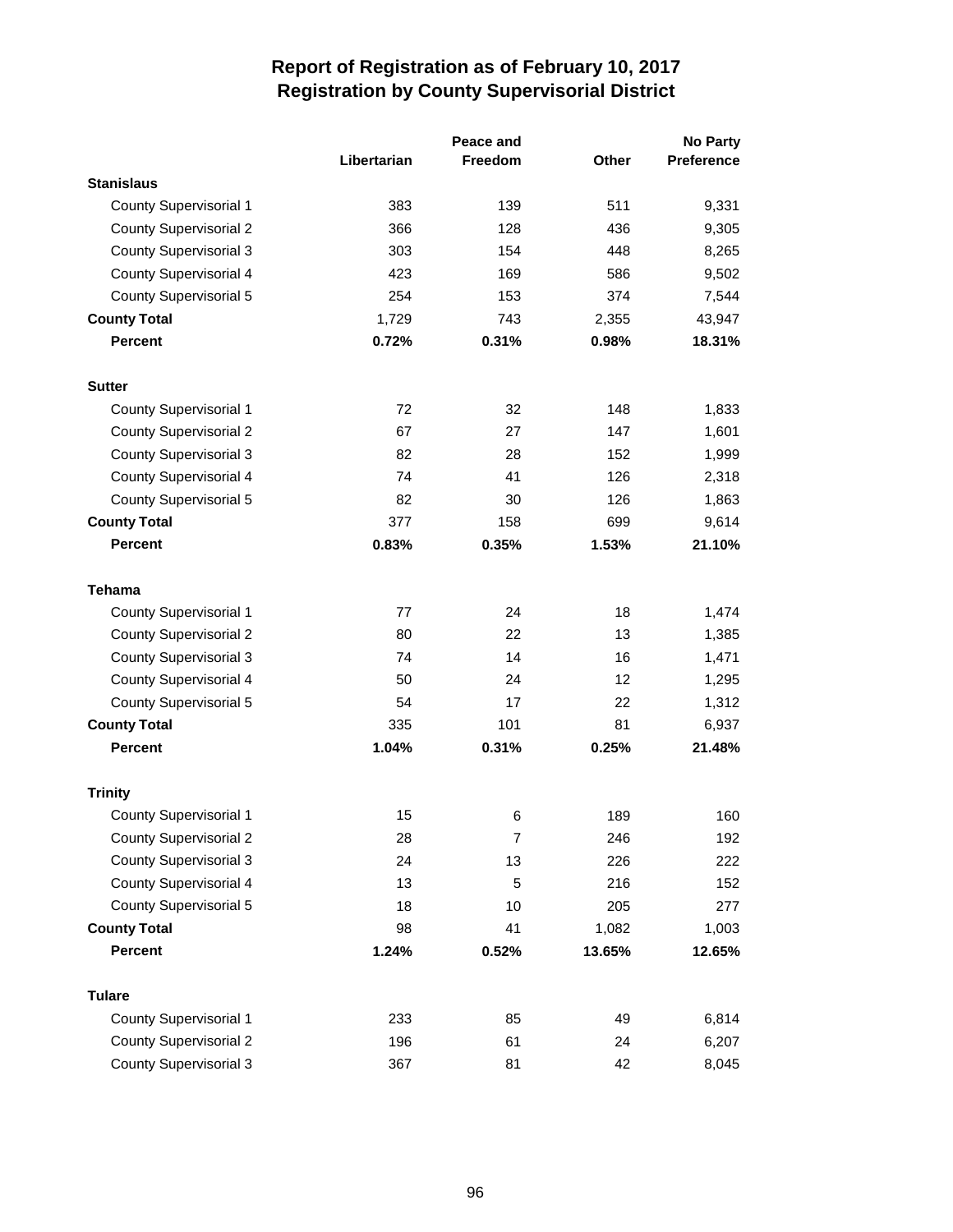|                               | <b>Total</b>      |                   |            | American    |        |
|-------------------------------|-------------------|-------------------|------------|-------------|--------|
|                               | <b>Registered</b> | <b>Democratic</b> | Republican | Independent | Green  |
| County Supervisorial 4        | 26,420            | 9,831             | 10,221     | 672         | 44     |
| <b>County Supervisorial 5</b> | 27,776            | 9,300             | 11,034     | 939         | 87     |
| <b>County Total</b>           | 156,886           | 51,501            | 65,636     | 5,008       | 469    |
| <b>Percent</b>                |                   | 32.83%            | 41.84%     | 3.19%       | 0.30%  |
| <b>Tuolumne</b>               |                   |                   |            |             |        |
| <b>County Supervisorial 1</b> | 6,297             | 2,167             | 2,441      | 239         | 38     |
| <b>County Supervisorial 2</b> | 6,407             | 1,860             | 2,842      | 228         | 40     |
| <b>County Supervisorial 3</b> | 6,288             | 1,914             | 2,720      | 272         | 29     |
| County Supervisorial 4        | 6,322             | 1,806             | 2,888      | 261         | 31     |
| <b>County Supervisorial 5</b> | 6,382             | 1,953             | 2,731      | 253         | 46     |
| <b>County Total</b>           | 31,696            | 9,700             | 13,622     | 1,253       | 184    |
| <b>Percent</b>                |                   | 30.60%            | 42.98%     | 3.95%       | 0.58%  |
| Ventura                       |                   |                   |            |             |        |
| <b>County Supervisorial 1</b> | 96,732            | 42,439            | 27,005     | 2,395       | 713    |
| <b>County Supervisorial 2</b> | 99,797            | 33,605            | 38,313     | 2,429       | 376    |
| <b>County Supervisorial 3</b> | 84,980            | 35,345            | 26,838     | 2,036       | 263    |
| County Supervisorial 4        | 95,796            | 30,395            | 38,989     | 2,456       | 323    |
| <b>County Supervisorial 5</b> | 67,994            | 40,113            | 11,442     | 1,126       | 231    |
| <b>County Total</b>           | 445,299           | 181,897           | 142,587    | 10,442      | 1,906  |
| <b>Percent</b>                |                   | 40.85%            | 32.02%     | 2.34%       | 0.43%  |
| Yolo                          |                   |                   |            |             |        |
| <b>County Supervisorial 1</b> | 22,922            | 10,092            | 5,466      | 821         | 112    |
| <b>County Supervisorial 2</b> | 23,426            | 13,290            | 3,007      | 504         | 263    |
| <b>County Supervisorial 3</b> | 21,294            | 8,823             | 6,305      | 675         | 117    |
| <b>County Supervisorial 4</b> | 25,383            | 14,128            | 3,637      | 535         | 267    |
| <b>County Supervisorial 5</b> | 19,237            | 8,451             | 5,111      | 566         | 96     |
| <b>County Total</b>           | 112,262           | 54,784            | 23,526     | 3,101       | 855    |
| <b>Percent</b>                |                   | 48.80%            | 20.96%     | 2.76%       | 0.76%  |
| Yuba                          |                   |                   |            |             |        |
| County Supervisorial 1        | 5,750             | 1,780             | 1,670      | 319         | 22     |
| <b>County Supervisorial 2</b> | 6,118             | 1,938             | 1,992      | 307         | 21     |
| <b>County Supervisorial 3</b> | 5,715             | 1,850             | 1,725      | 300         | 24     |
| County Supervisorial 4        | 6,640             | 1,697             | 2,895      | 315         | 15     |
| <b>County Supervisorial 5</b> | 8,704             | 2,047             | 3,951      | 405         | 65     |
| <b>County Total</b>           | 32,927            | 9,312             | 12,233     | 1,646       | 147    |
| <b>Percent</b>                |                   | 28.28%            | 37.15%     | 5.00%       | 0.45%  |
| <b>State Total</b>            | 19,432,609        | 8,700,440         | 5,027,714  | 510,486     | 94,720 |
| <b>Percent</b>                |                   | 44.77%            | 25.87%     | 2.63%       | 0.49%  |